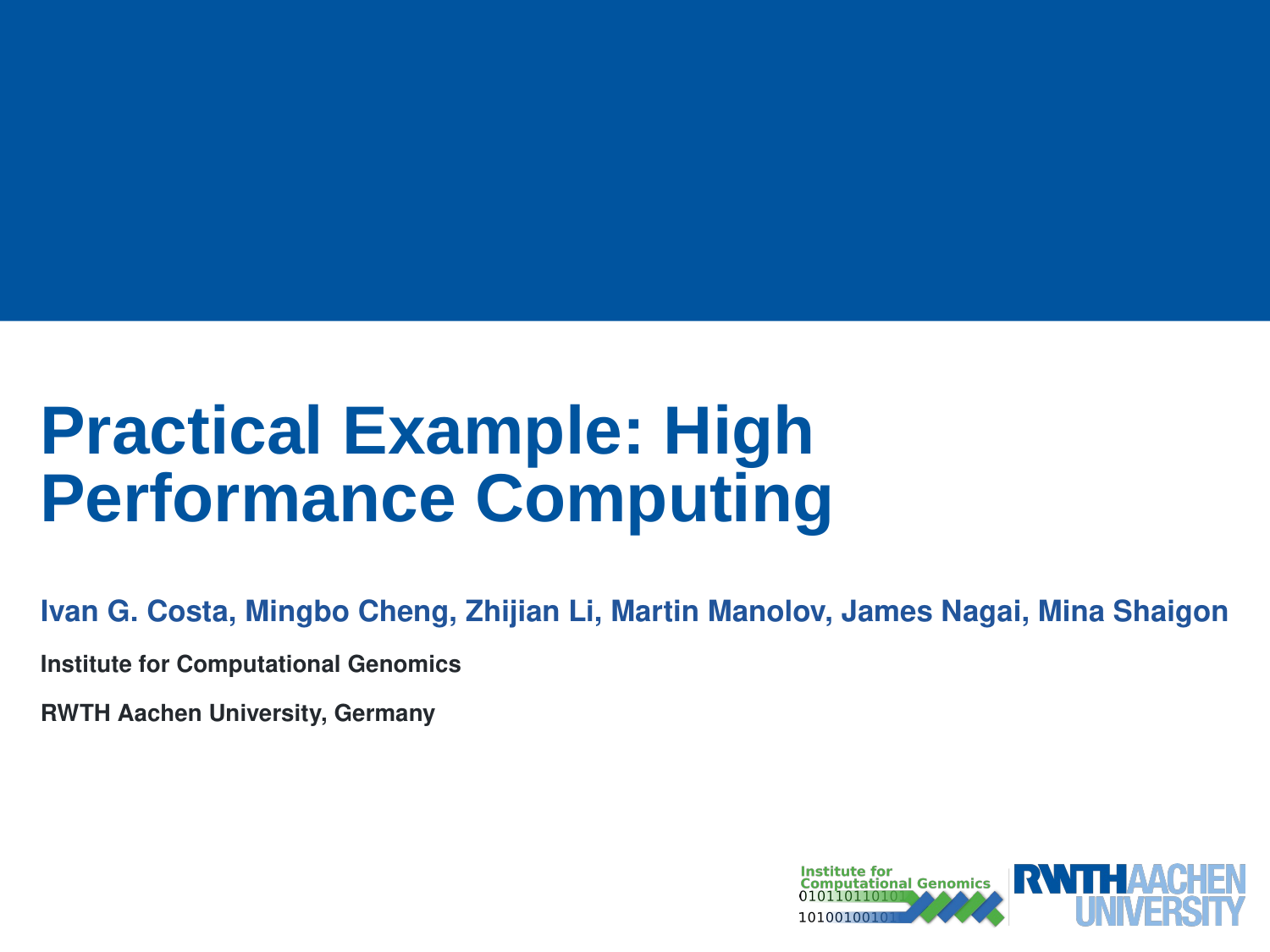## **RWTH Compute Cluster**

- High Performance Computing Infrastructure
- Linux-Based
- Highly Parallelizable
- All RWTH affiliates granted access, but with limited resource allocation



• More information on: <https://www.itc.rwth-aachen.de/go/id/hisv>

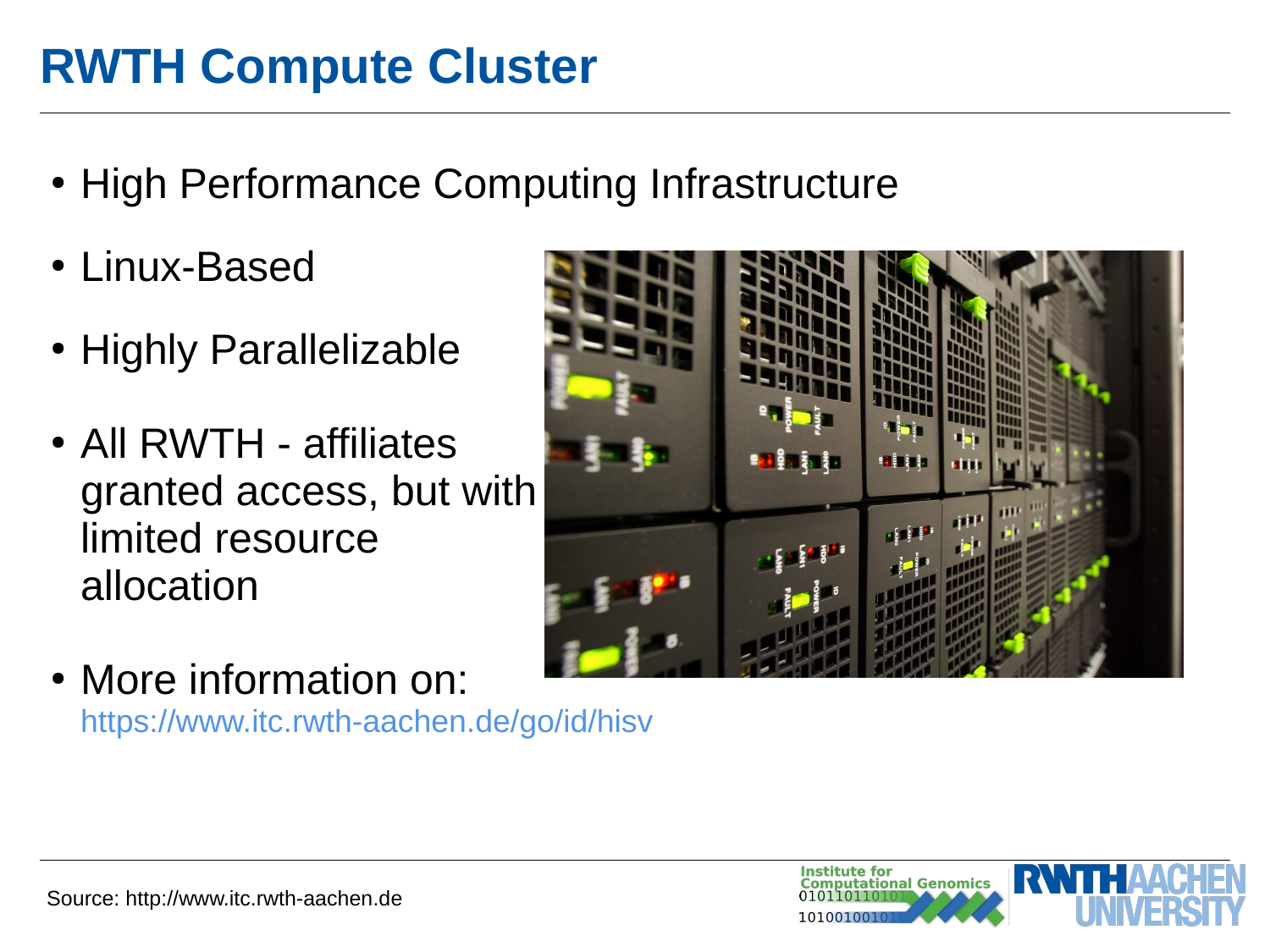## **RWTH Selfservice**

- Use Selfservice ([https://idm.rwth-aachen.de/selfservice/\)](https://idm.rwth-aachen.de/selfservice/) to manage university accounts and create HPC-account to use the Cluster
	- Accounts and Passwords
		- Account Overview (to check if you already have one)

| <b>Service/Account</b>           | <b>Username</b> | <b>Status</b> | <b>Action</b> |
|----------------------------------|-----------------|---------------|---------------|
| Hochleistungsrechnen RWTH Aachen |                 |               |               |

• Create Account (to set it up)

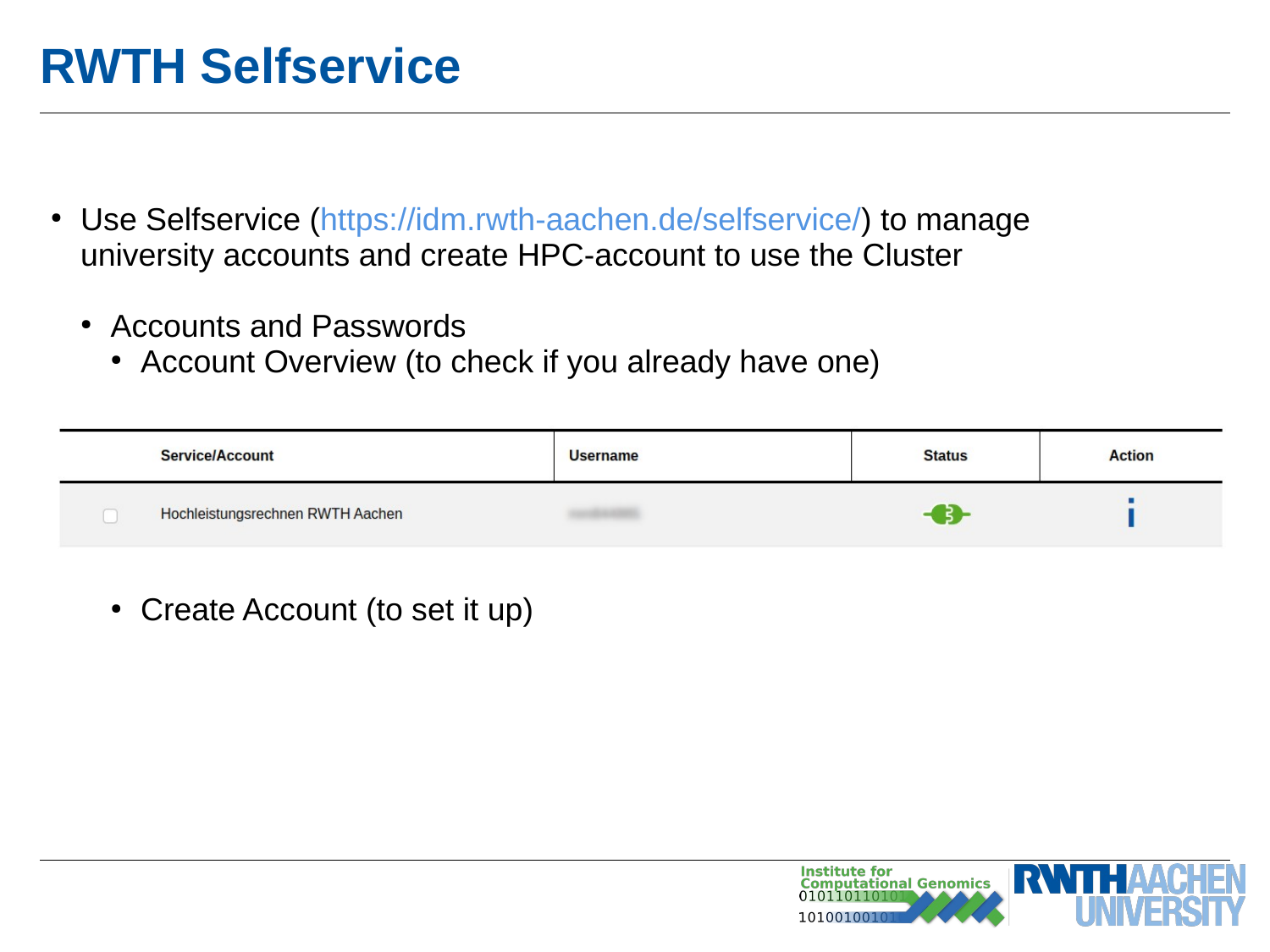● Use established *secure shell protocol (ssh)* connection to log in to the front-end cluster nodes.

\$ ssh <Username>@<Servername(or IP)>

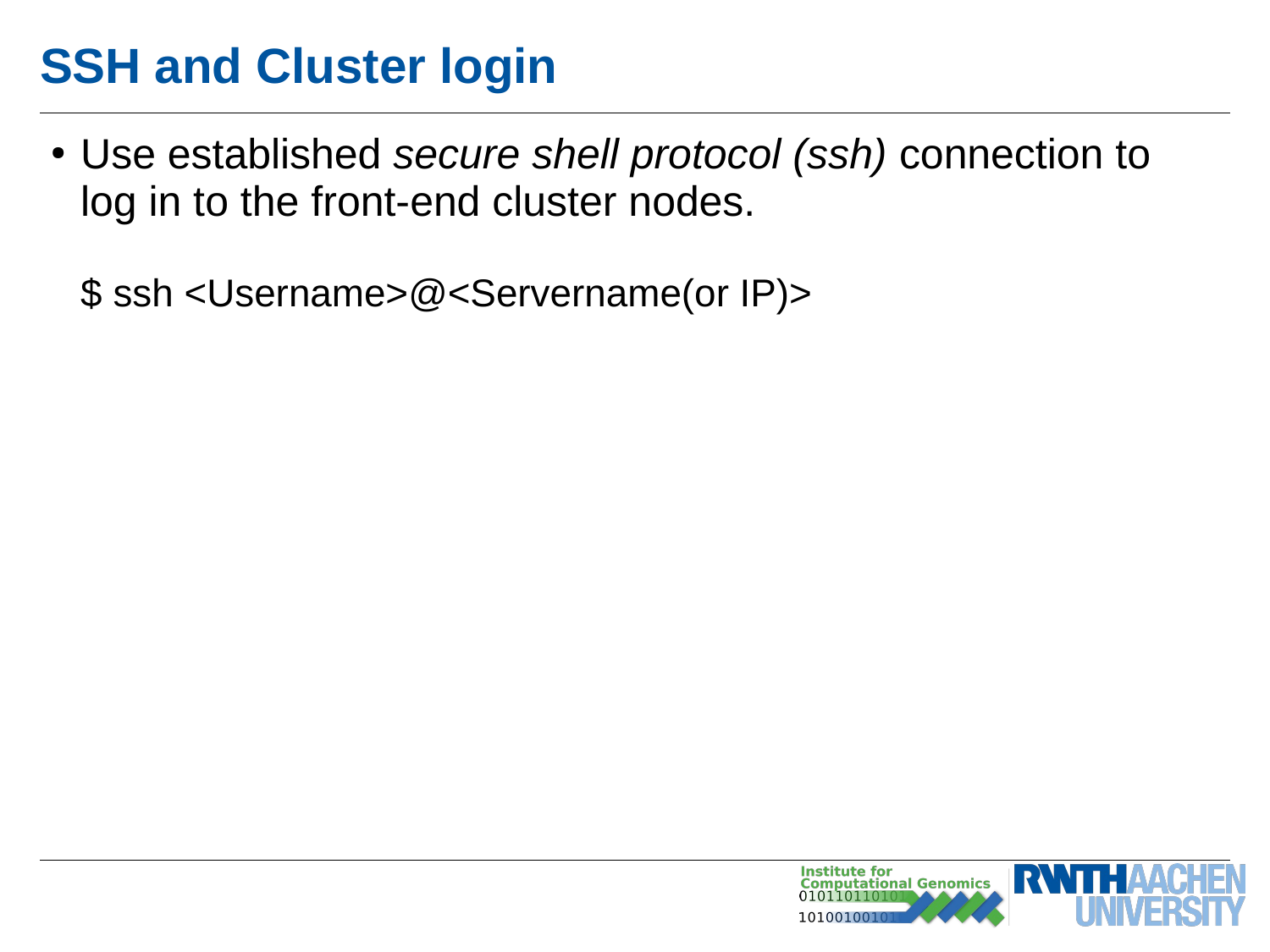| Server-name                            | <b>OS</b>        | <b>Purpose</b>                                                         |
|----------------------------------------|------------------|------------------------------------------------------------------------|
| login18-1.hpc.itc.rwth-<br>aachen.de   | Linux (CentOS 7) | Front-End Dialogue System<br>for CLAIX2018                             |
| login18-2.hpc.itc.rwth-<br>aachen.de   | Linux (CentOS 7) | Front-End Dialogue System<br>for CLAIX2018                             |
| login18-3.hpc.itc.rwth-<br>aachen.de   | Linux (CentOS 7) | Front-End Dialogue System<br>for CLAIX2018                             |
| login18-4.hpc.itc.rwth-<br>aachen.de   | Linux (CentOS 7) | Front-End Dialogue System<br>for CLAIX2018                             |
| login.hpc.itc.rwth-aachen.de           | Linux (CentOS 7) | Front-End Dialogue System<br>for CLAIX2016                             |
| login2.hpc.itc.rwth-aachen.de          | Linux (CentOS 7) | Front-End Dialogue System<br>for CLAIX2016                             |
| login18-g-1.hpc.itc.rwth-<br>aachen.de | Linux (CentOS 7) | GPU-System (2018)                                                      |
| login18-g-2.hpc.itc.rwth-<br>aachen.de | Linux (CentOS 7) | GPU-System (2018)                                                      |
| login-g.hpc.itc.rwth-aachen.de         | Linux (CentOS 7) | GPU-System (2016)                                                      |
|                                        |                  | <b>Institute for<br/>Computational Genomics</b><br>RWHHA<br>0101101101 |

101001001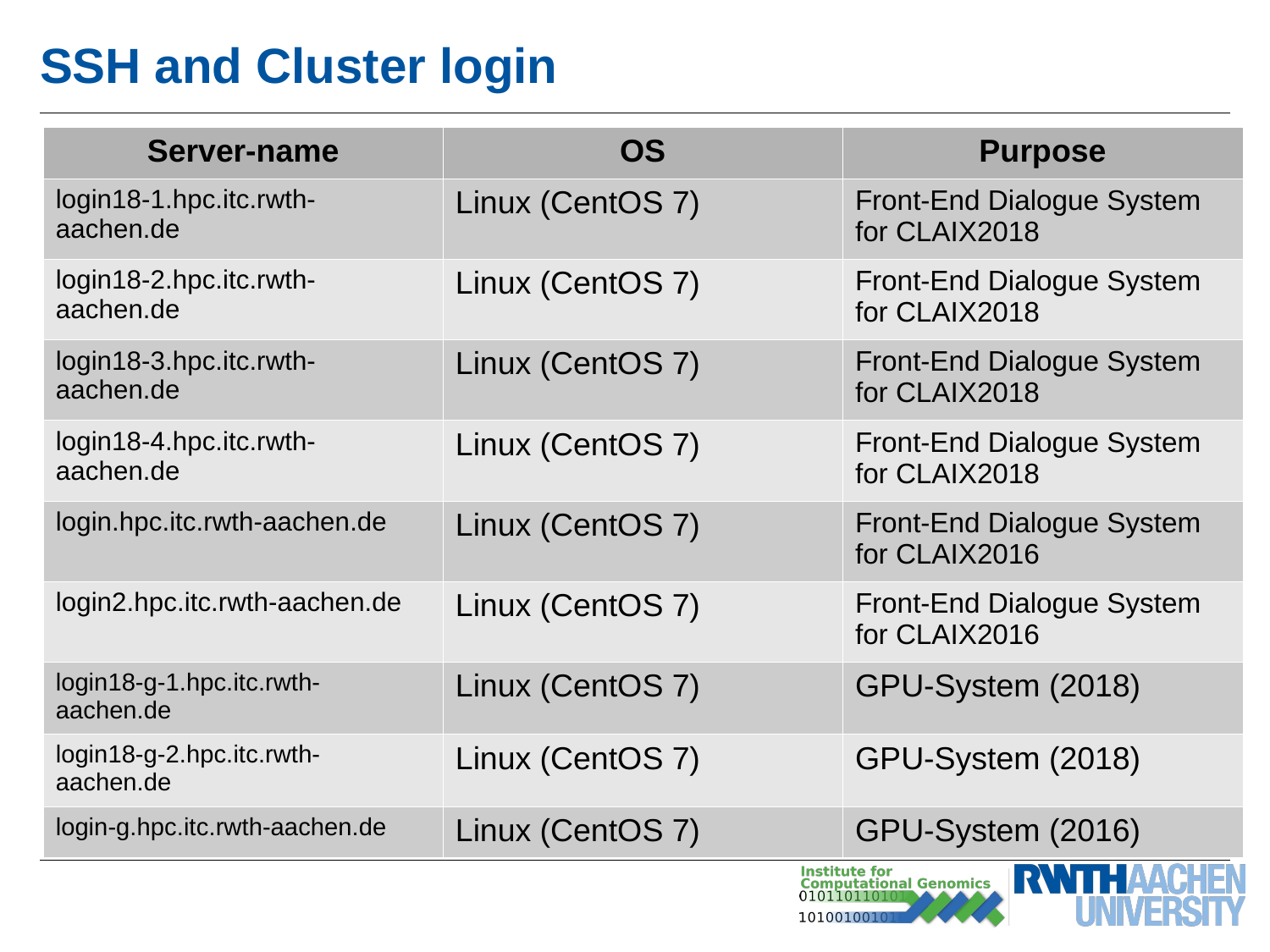● Use established *secure shell protocol (ssh)* connection to log in to the front-end cluster nodes.

\$ ssh <Username>@<Servername(or IP)>

• In the case of the RWTH Cluster:

\$ ssh <TIM>@<login18-1.hpc.itc.rwth-aachen.de>

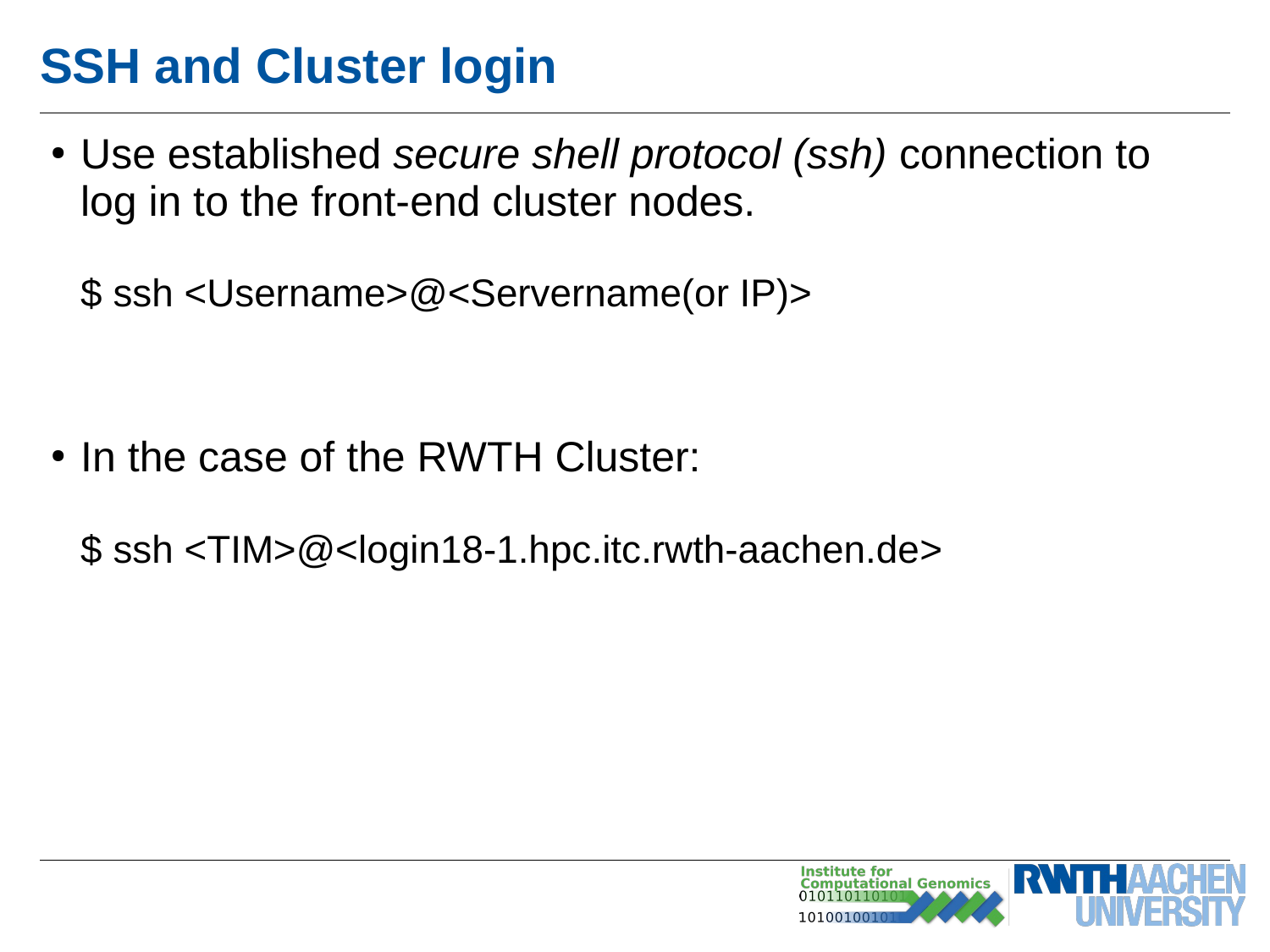• Special nodes for intensive IO operations

| copy18-1.hpc.itc.rwth-aachen.de | CentOS |
|---------------------------------|--------|
| copy18-2.hpc.itc.rwth-aachen.de | CentOS |
| copy.hpc.itc.rwth-aachen.de     | CentOS |

• Use this nodes if you ever need to transfer big files to the cluster

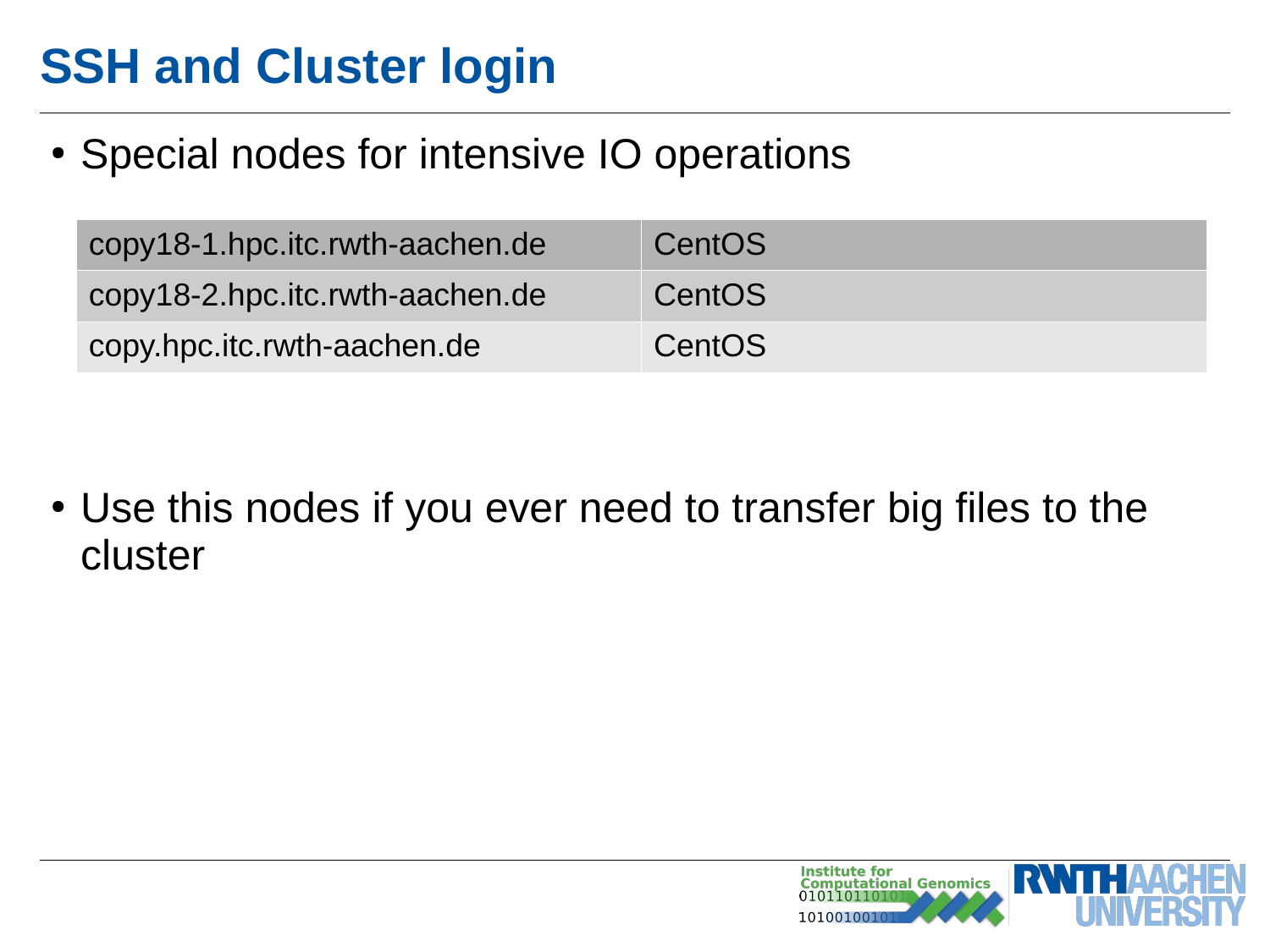| <b>Name</b>      | <b>Path</b>                           | <b>Backup</b>  | Quota (file) | Quota<br>(#files) |
|------------------|---------------------------------------|----------------|--------------|-------------------|
| <b>SHOME</b>     | /home/ <tim-kennung></tim-kennung>    | yes            | 150 GB       |                   |
| \$WORK           | /work/ <tim-kennung></tim-kennung>    | no             | 250 GB       |                   |
| <b>\$HPCWORK</b> | /hpcwork/ <tim-kennung></tim-kennung> | n <sub>o</sub> | 1000 GB      | 50000             |

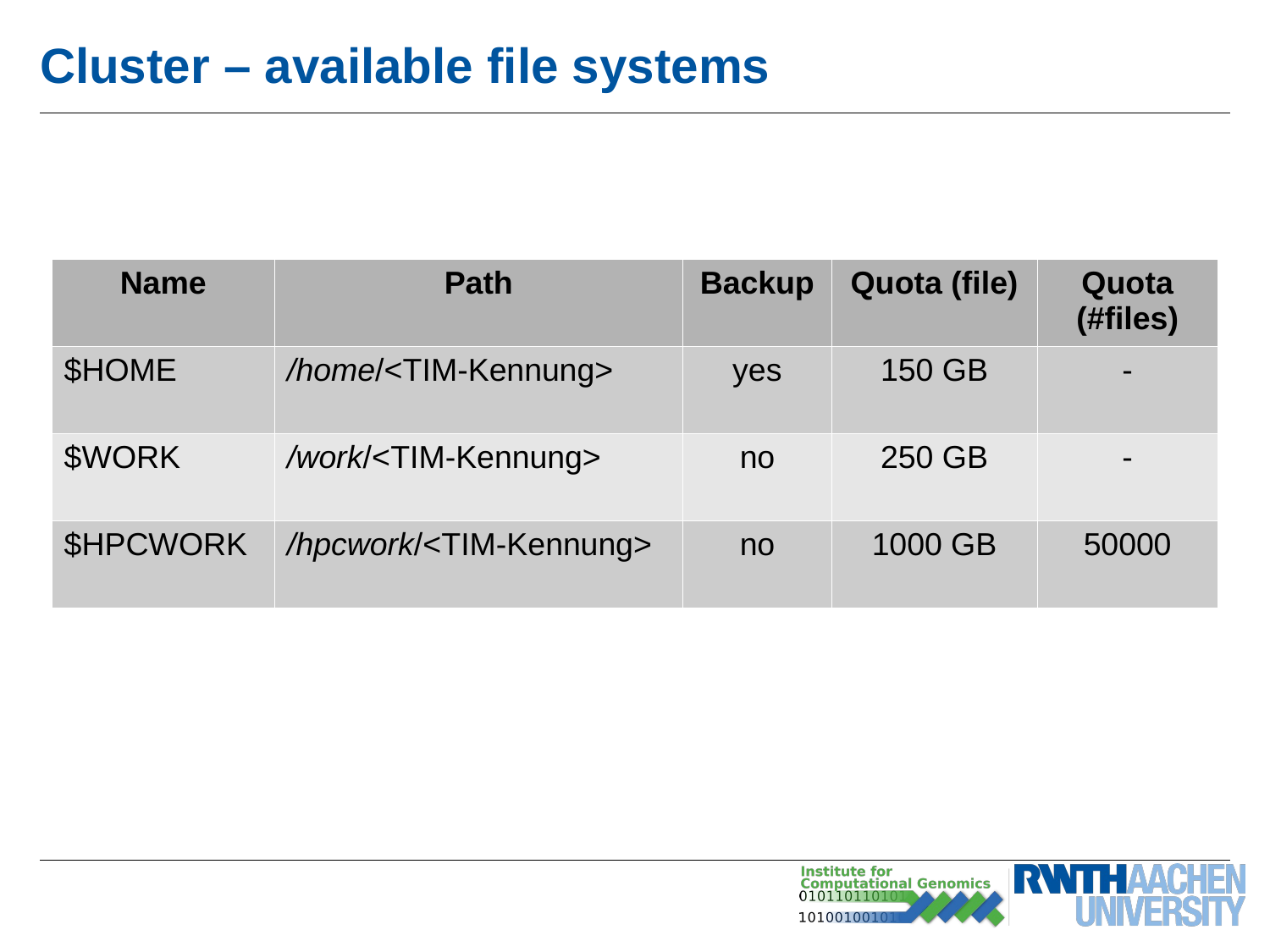| <b>Name</b>                        | <b>Path</b>                                     | <b>Backup</b>  | Quota (file) | Quota<br>(#files) |
|------------------------------------|-------------------------------------------------|----------------|--------------|-------------------|
| \$HOME                             | /home/ <tim-kennung></tim-kennung>              | yes            | 150 GB       |                   |
| \$WORK                             | /work/ <tim-kennung></tim-kennung>              | n <sub>o</sub> | 250 GB       |                   |
|                                    | \$HPCWORK /hpcwork/ <tim-kennung></tim-kennung> | n <sub>o</sub> | 1000 GB      | 50000             |
|                                    |                                                 |                |              |                   |
| Source code<br>Configuration files |                                                 |                |              |                   |

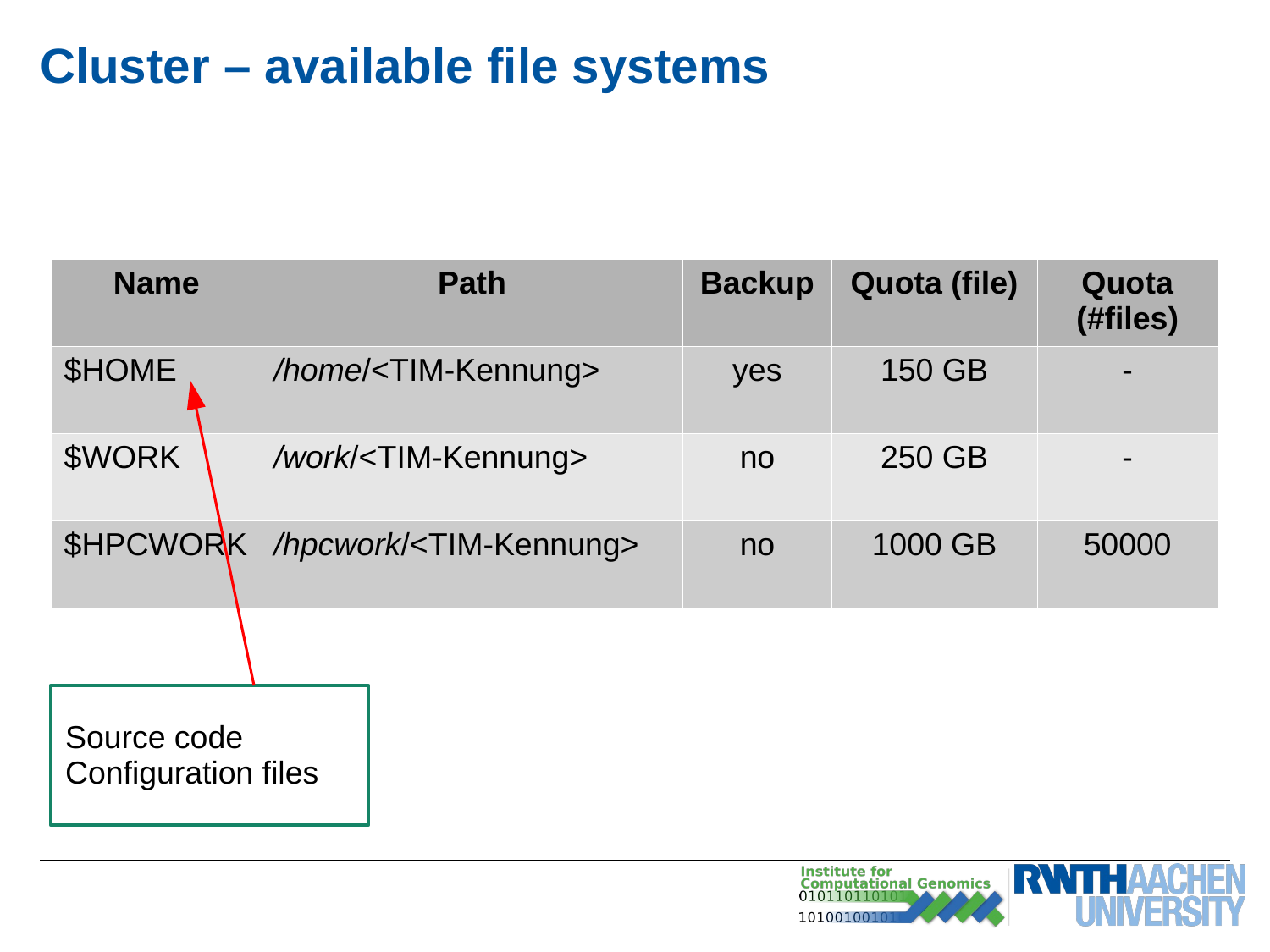| <b>Name</b>                                     |                                    | <b>Path</b>                         | <b>Backup</b>  | Quota (file) | Quota<br>(#files) |
|-------------------------------------------------|------------------------------------|-------------------------------------|----------------|--------------|-------------------|
| <b>SHOME</b>                                    | /home/ <tim-kennung></tim-kennung> |                                     | yes            | 150 GB       |                   |
| \$WORK                                          | /work/ <tim-kennung></tim-kennung> |                                     | no             | 250 GB       |                   |
| \$HPCWORK /hpcwork/ <twi-kennung></twi-kennung> |                                    |                                     | n <sub>o</sub> | 1000 GB      | 50000             |
|                                                 |                                    |                                     |                |              |                   |
| Source code,<br><b>Configuration files</b>      |                                    | <b>Output files</b><br>Working data |                |              |                   |

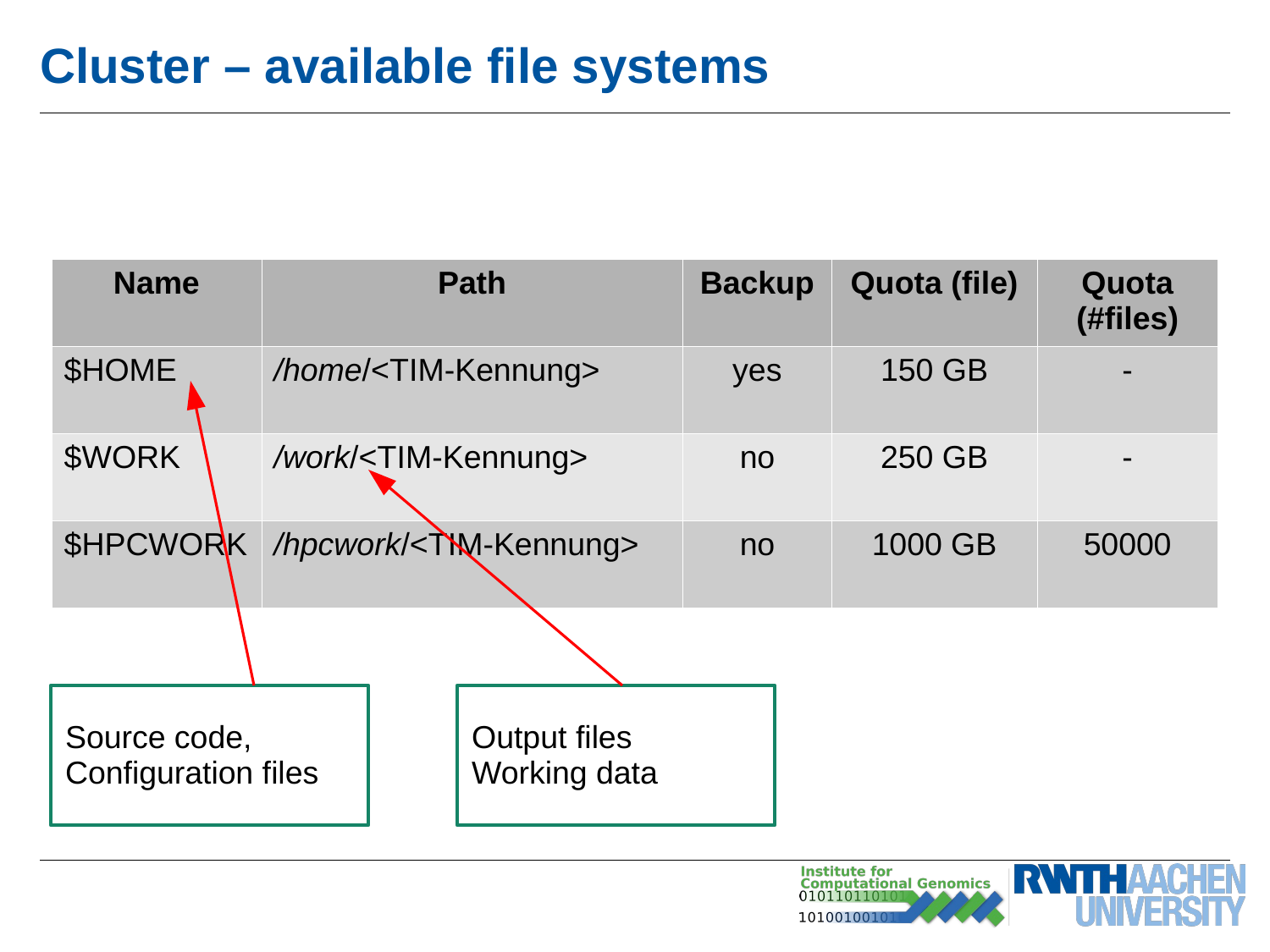| <b>Name</b>                                     |                                    | <b>Path</b>                         | <b>Backup</b>  | Quota (file)                     | Quota<br>(#files) |
|-------------------------------------------------|------------------------------------|-------------------------------------|----------------|----------------------------------|-------------------|
| <b>SHOME</b>                                    | /home/ <tim-kennung></tim-kennung> |                                     | yes            | 150 GB                           |                   |
| \$WORK                                          | /work/ <tim-kennung></tim-kennung> |                                     | n <sub>o</sub> | 250 GB                           |                   |
| \$HPCWORK /hpcwork/ <twi-kennung></twi-kennung> |                                    |                                     | n <sub>o</sub> | 1000 GB                          | 50000             |
|                                                 |                                    |                                     |                |                                  |                   |
| Source code,<br><b>Configuration files</b>      |                                    | <b>Output files</b><br>Working data |                | IO intensive job,<br>large files |                   |

**Institute for<br>Computational Genomics<br>010110110101**  $\mathbf{r}$ 101001001

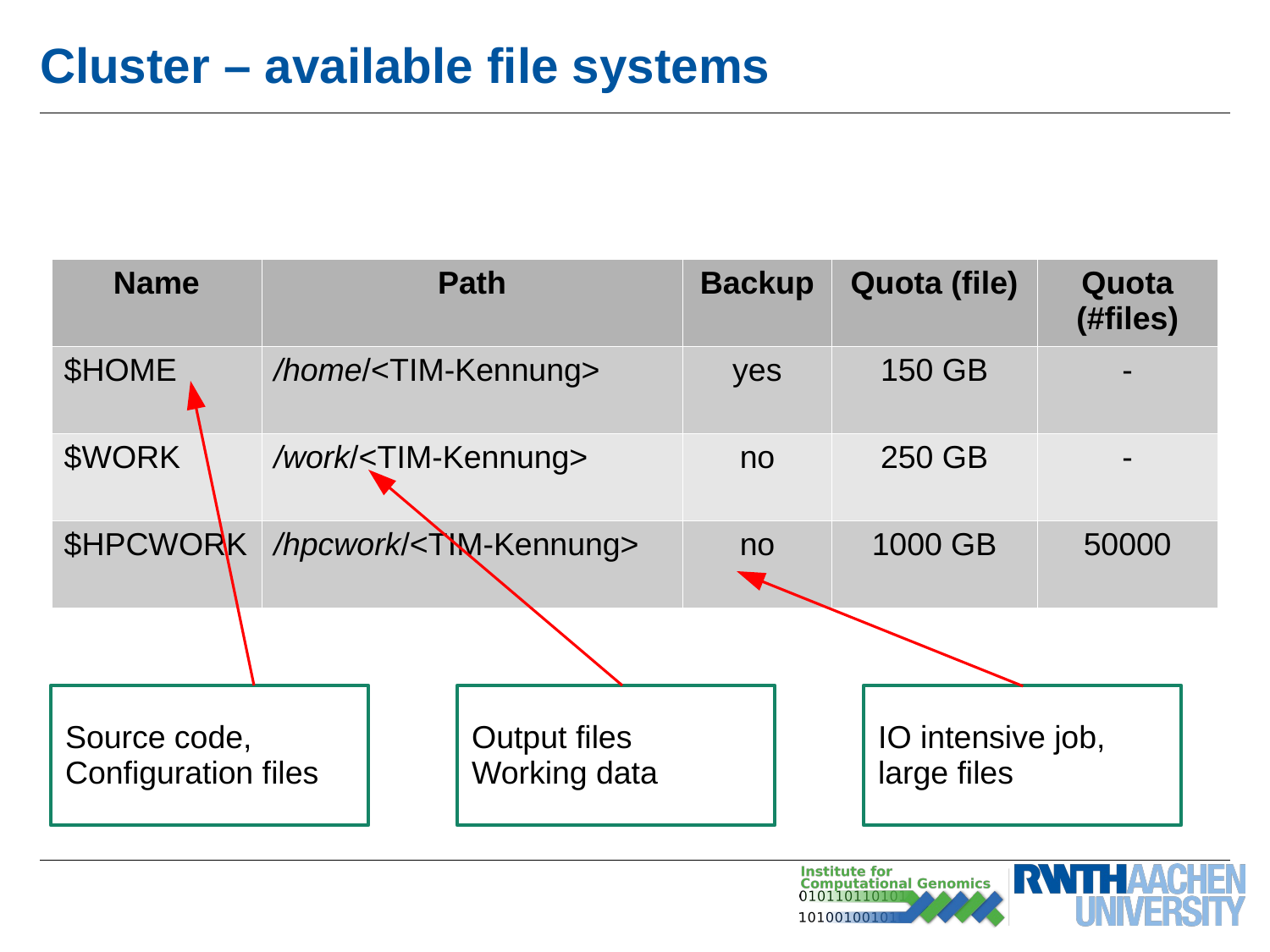## **Cluster – mount drive**

- Use *sshfs* to mount remote directory to local machine:
	- $\frac{1}{2}$  sshfs  $\langle$ TIM $\rangle$ @copy18-1.hpc.itc.rwth-aachen.de: $\langle$ Path $\rangle$   $\langle$ local Path $\rangle$
- Unmount with:
	- \$ sudo umount -l <local Path>
- Only works if you are inside eduroam main-network or through RWTH VPN
	- [https://help.itc.rwth-aachen.de/en/service/vbf6fx0gom76/article/6a2cfd0933604cd28eaaa](https://help.itc.rwth-aachen.de/en/service/vbf6fx0gom76/article/6a2cfd0933604cd28eaaa69194ff8d16) [69194ff8d16](https://help.itc.rwth-aachen.de/en/service/vbf6fx0gom76/article/6a2cfd0933604cd28eaaa69194ff8d16)

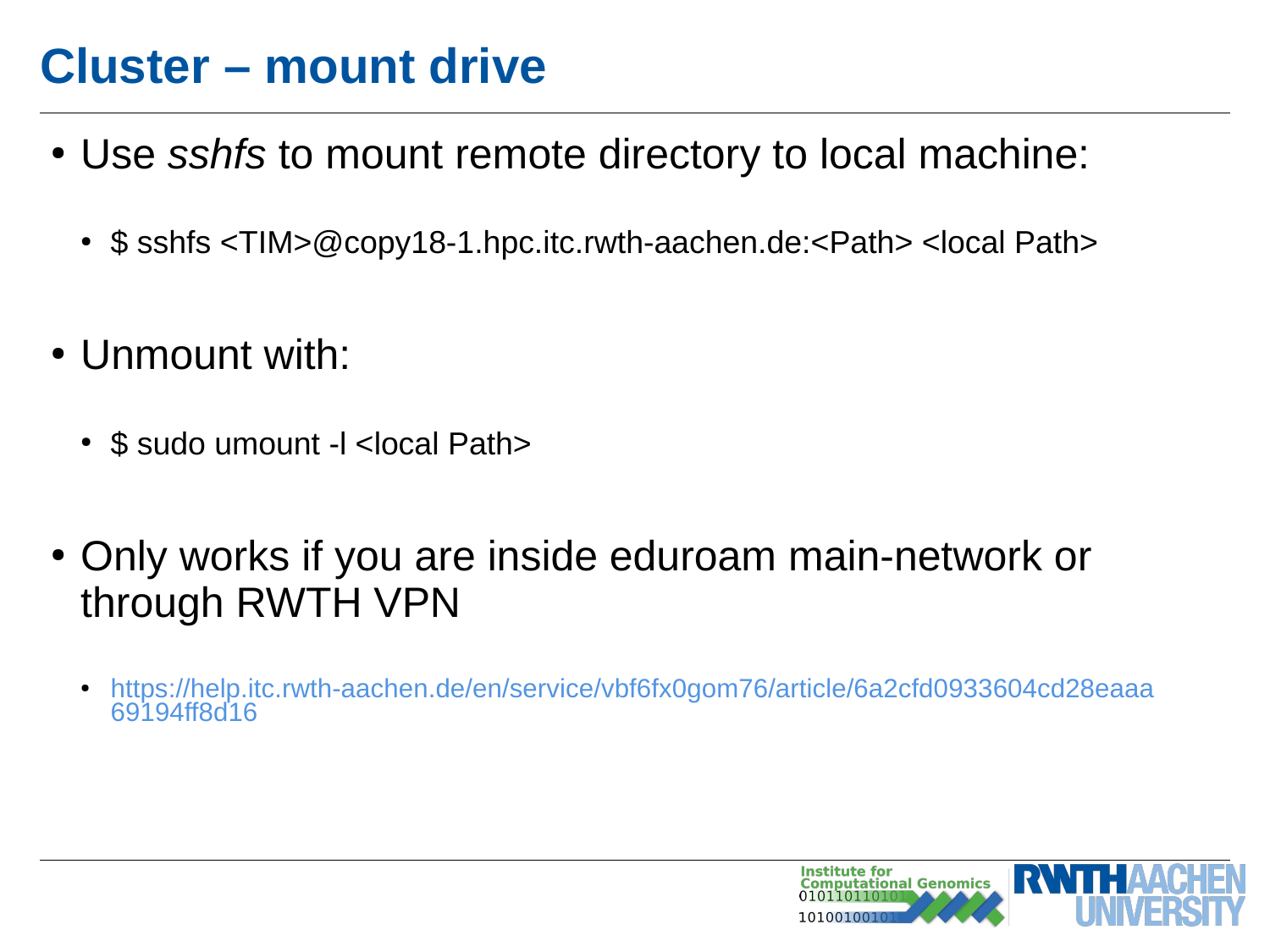#### **Cluster – Batch Jobs**

- Front-end nodes, jobs-handling system SLURM
- SBATCH [options] command [arguments]
- Slots

| Parameter                                                                      | <b>Function</b>                                            |
|--------------------------------------------------------------------------------|------------------------------------------------------------|
| -c, --cpus-per-task <numcpus></numcpus>                                        | Number of threads/processes for an<br>OpenMP/Hybrid script |
| -n, --ntasks <numtasks><br/>--ntasks-per-node <numtasks></numtasks></numtasks> | Number of threads/processes for an MPI job                 |
| -N, --nodes <numnodes></numnodes>                                              | Number of nodes/hosts for the job                          |

● [https://help.itc.rwth-aachen.de/en/service/rhr4fjjutttf/article/3d20a87835db4569ad9094d9](https://help.itc.rwth-aachen.de/en/service/rhr4fjjutttf/article/3d20a87835db4569ad9094d91874e2b4/) [1874e2b4/](https://help.itc.rwth-aachen.de/en/service/rhr4fjjutttf/article/3d20a87835db4569ad9094d91874e2b4/)

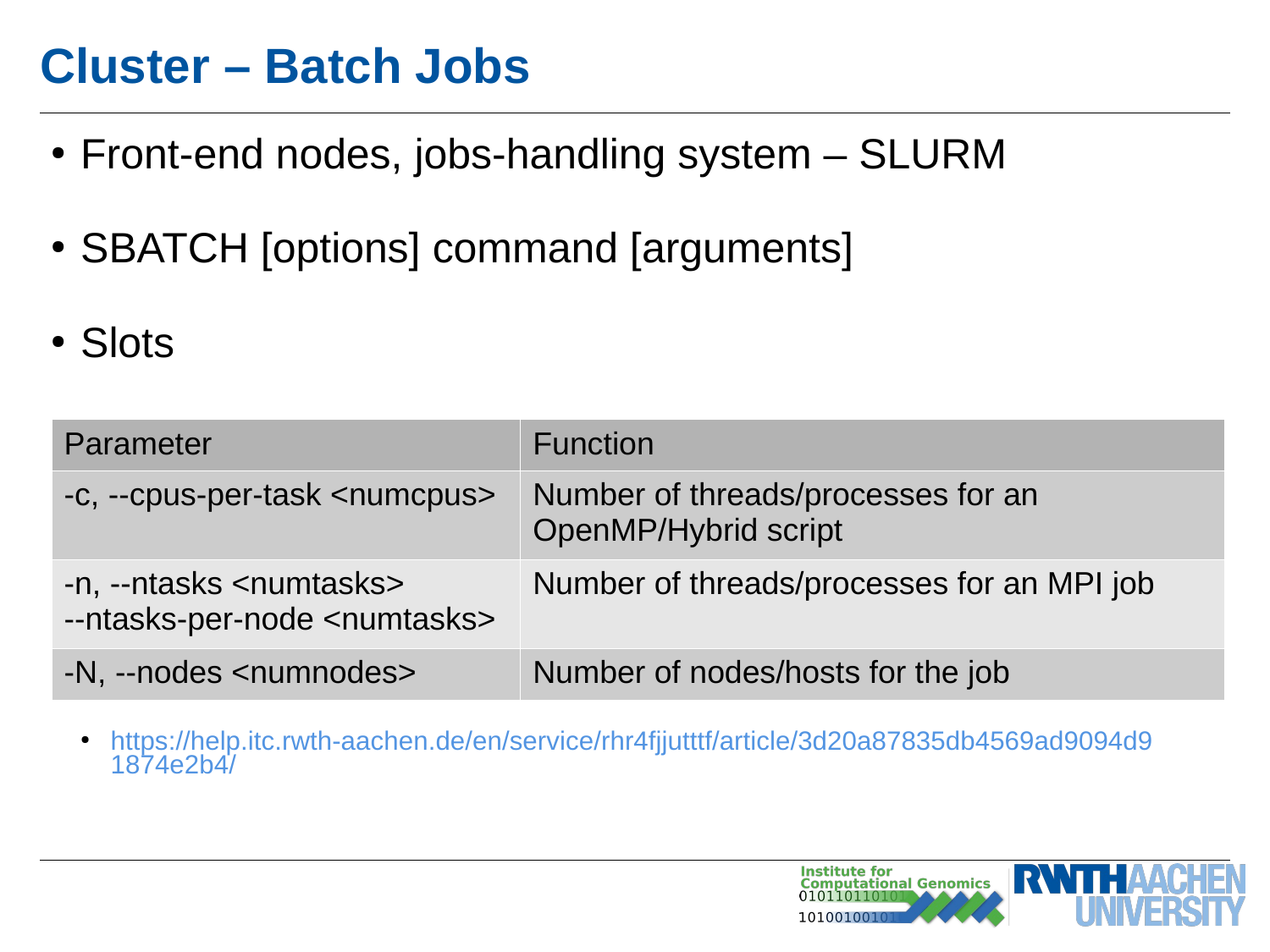## **Cluster – Batch Jobs**

• Further job parameters

| Parameter                           | <b>Function</b>                                                      |
|-------------------------------------|----------------------------------------------------------------------|
| -J --job-name= <jobname></jobname>  | A name for the current job                                           |
| --mem-per-cpu= <size></size>        | Required RAM per allocated CPU                                       |
| -o, --output= <filename></filename> | Name for a report file, containing the standard<br>output of the job |
| -t, --time=d-hh:mm:ss               | Time for job execution, after this time the job is<br>killed         |
| -A, --account= <project></project>  | Submit a job for a specific project                                  |
| $-qres = gpu: < type > 2$           | Requesting two GPUs per node                                         |

• <https://slurm.schedmd.com/sbatch.html> - official slurm documentation

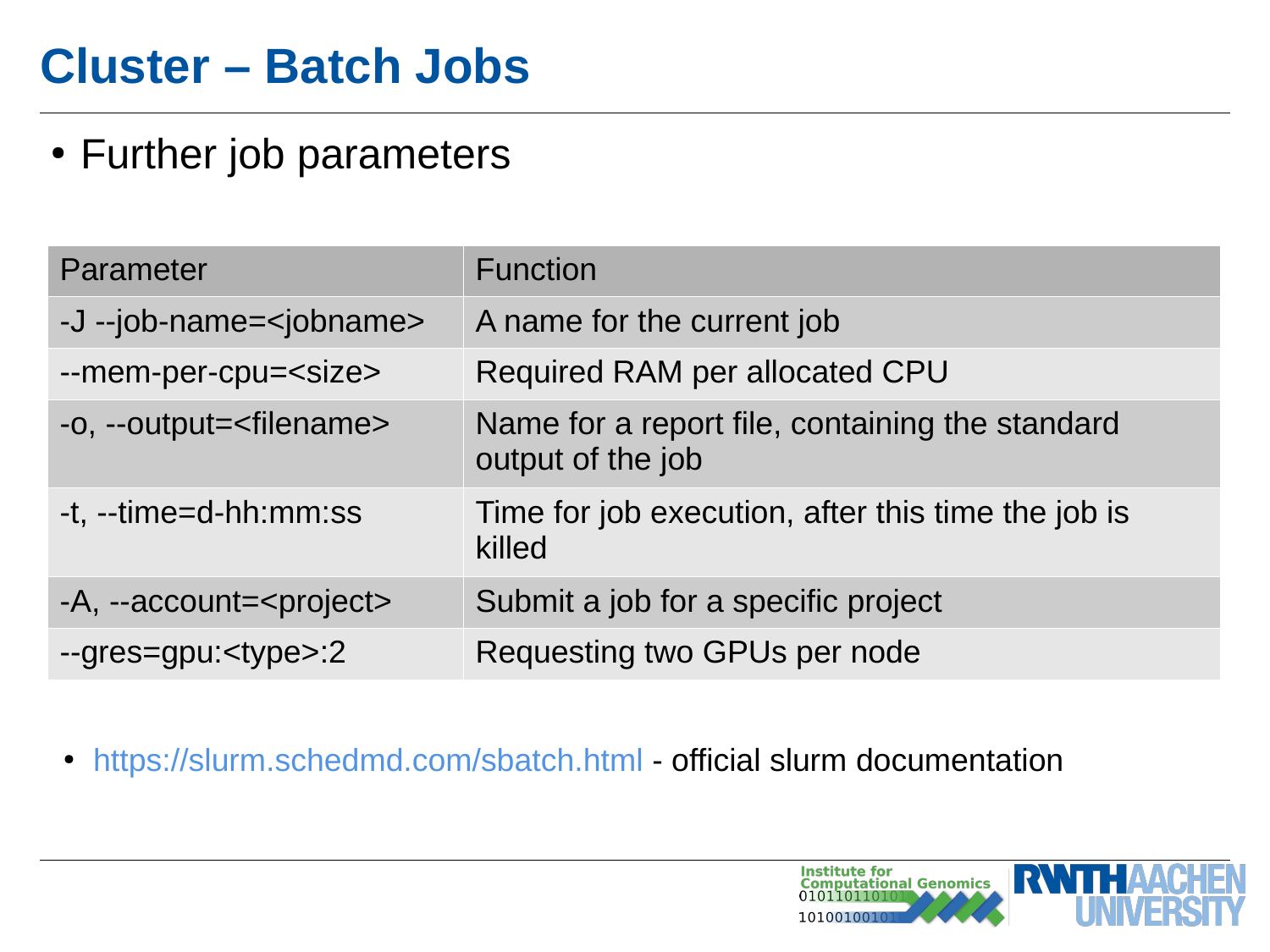#### **Cluster – Batch Jobs**

- **sbatch** jobscript.sh To run a job, specified in jobscript.sh
- At the end of the jobscript.sh file add a line for execution a script of programm
- Might need to load some modules prior, e.g.:
	- *module load python/3.7.3*
	- *module* avail to list all available modules
- Set environment variable inside a cluster job script
	- *export PATH=~/.local/bin:\$PATH*

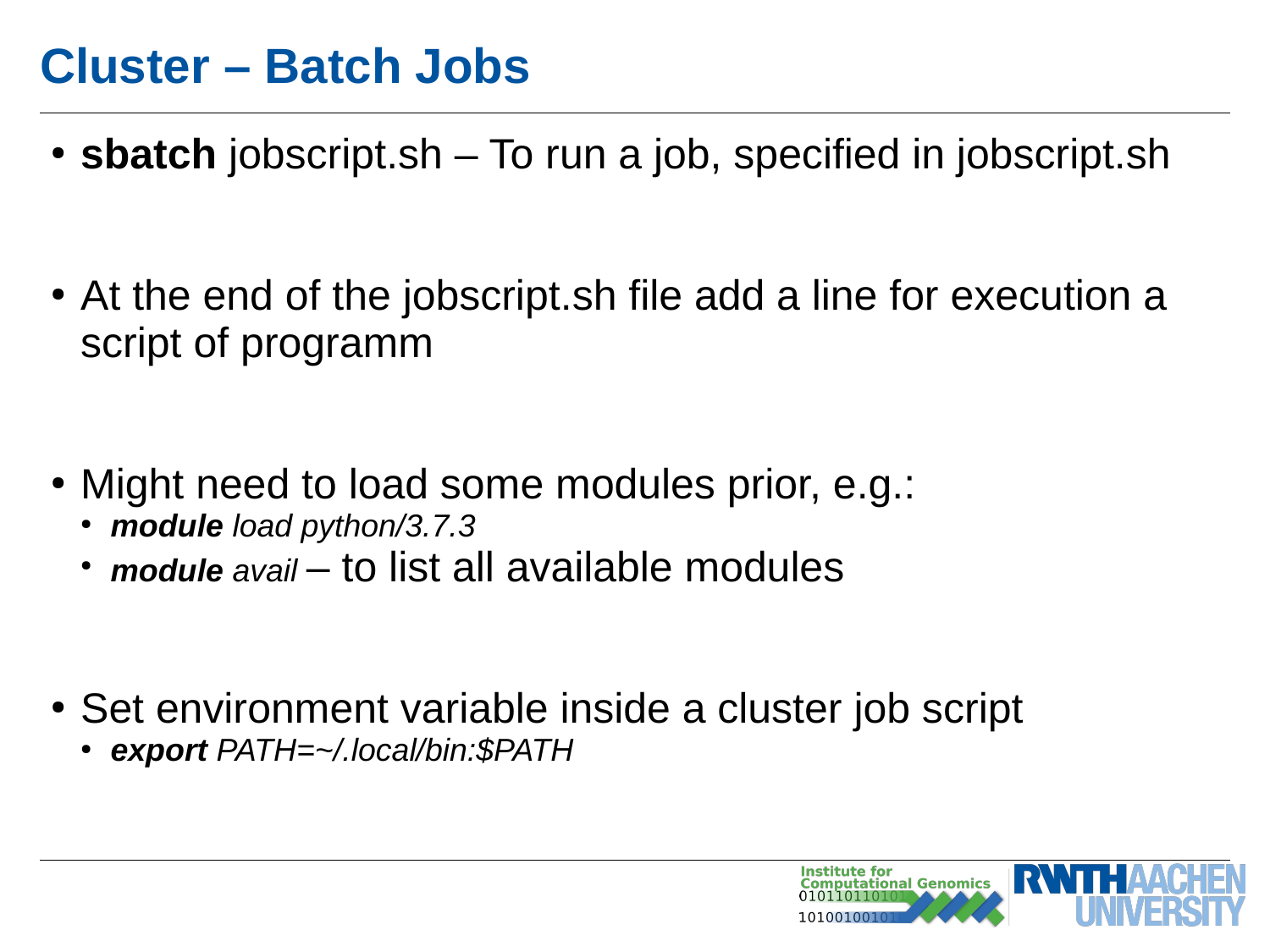## **Cluster – Example Scripts**

#!/bin/bash

 $\# \# \#$  Job name #SBATCH --job-name=MYJOB

### File for the output #SBATCH --output=MYJOB\_OUTPUT

### Time your job needs to execute, e. g. 15 min 30 sec #SBATCH --time=00:15:30

### Memory your job needs per node, e. g. 1 GB #SBATCH --mem=1G

### The last part consists of regular shell commands: ### Change to working directory cd /home/usr/workingdirectory

### Execute your application myapp.exe

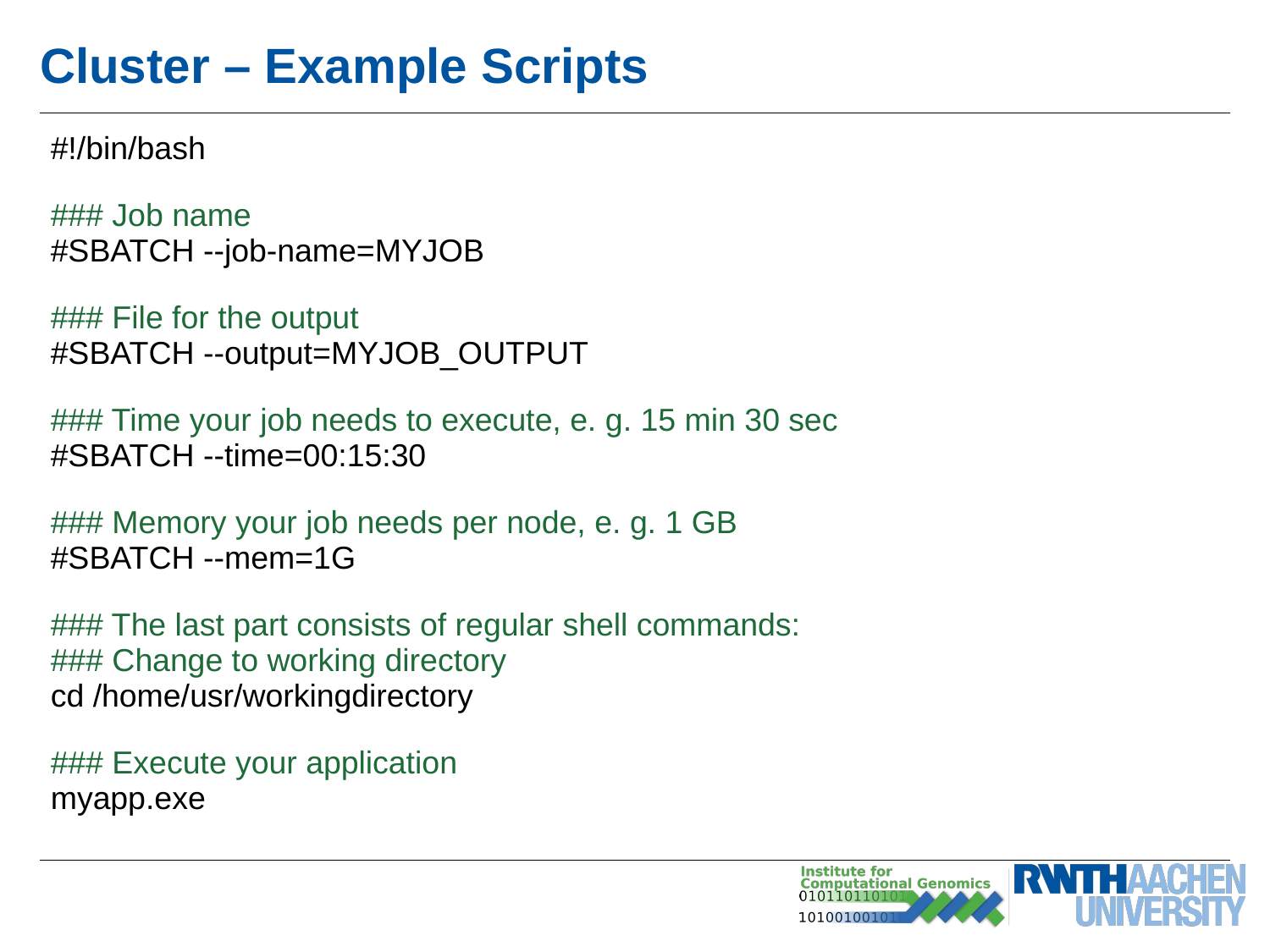## **Cluster – Monitor Jobs and Resources**

- Use *squeue* to monitor current jobs in progress: • squeue -u <TIM> for only jobs by specific users
- Use *scancel* to stop current jobs from executing
	- scancel -u <TIM> for killing jobs by specific user
	- scancel -n <Jobname> for killing a specific job
- Use *quota* to see occupied space on the hard-drives and used number of files.
- Use *r* wlm\_usage -q to see updated accounting information. Currently no monthly CPU-time quotas in place.
- More Info:

<https://help.itc.rwth-aachen.de/service/rhr4fjjutttf/article/13ace46cfbb84e92a64c1361e0e4c104>

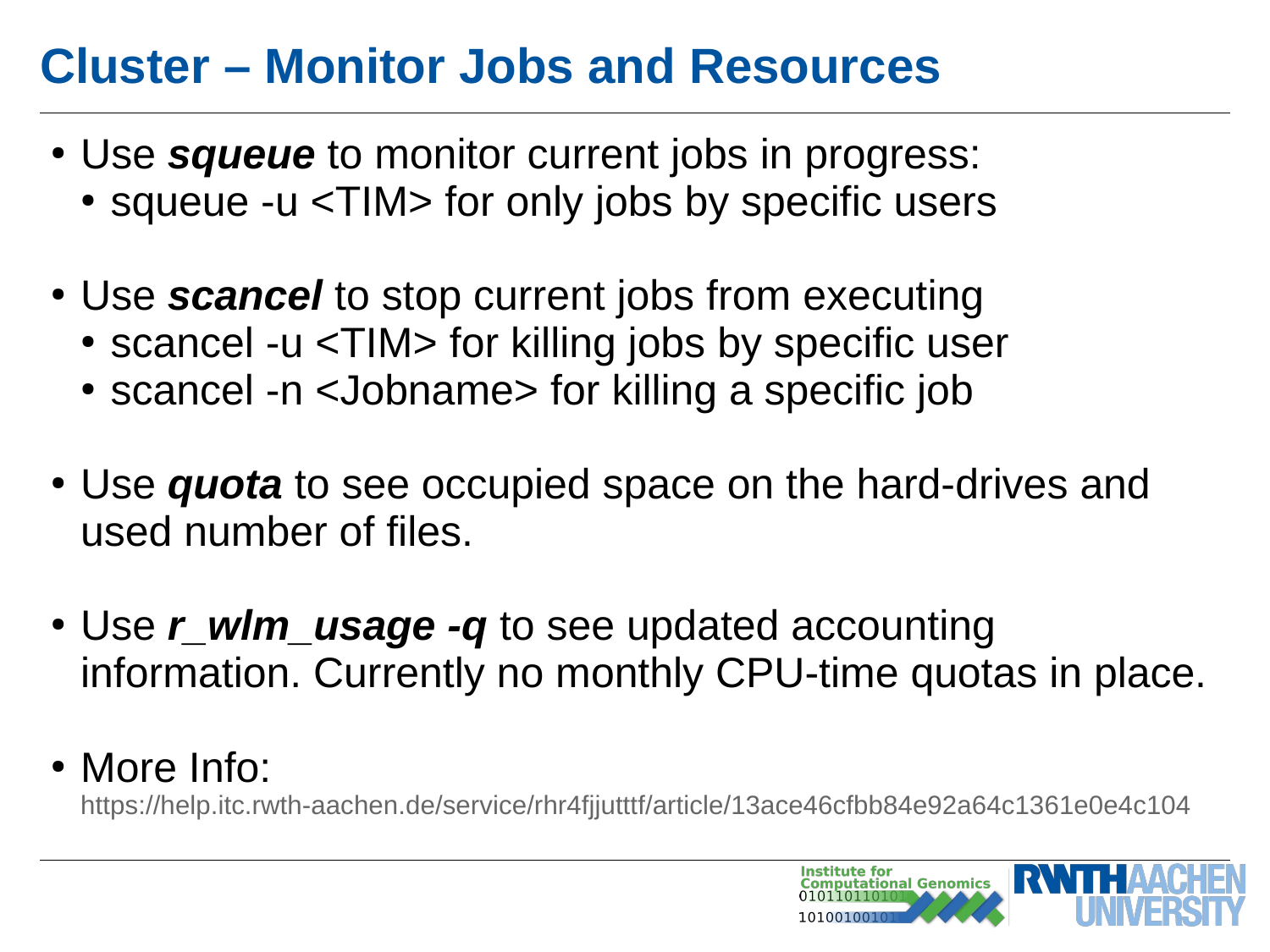- Login to a GPU-Node by: **ssh** <TIM>@login18-g-1.hpc.itc.rwth-aachen.de
- See GPU usage with **nvidia-smi**

Tue May 7 17:24:20 2019 NVIDIA-SMI 418.43 Driver Version: 418.43 CUDA Version: 10.1 GPU Name Persistence-M| Bus-Id Disp.A | Volatile Uncorr. ECC | Fan Temp Perf Pwr:Usage/Cap| Memory-Usage | GPU-Util Compute M. 1 Tesla V100-SXM2... Off | 00000000:89:00.0 Off | N/A 42C P0 54W/300W | 0MiB/16130MiB | 0% E. Process GPU Memory Processes: PID Type Process name Usage GPU No running processes found 

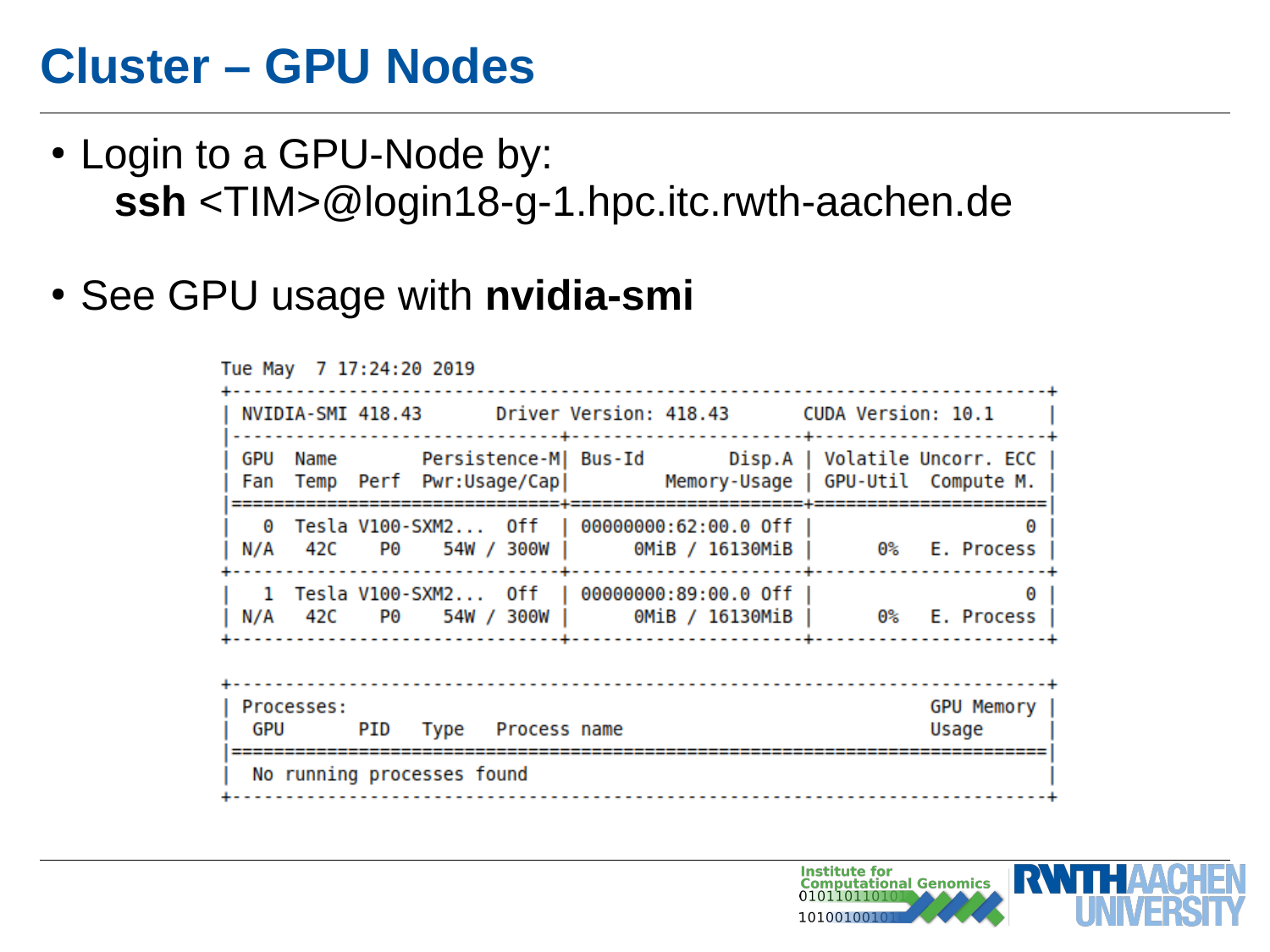- Login to a GPU-Node by: **ssh** <TIM>@login18-g-1.hpc.itc.rwth-aachen.de
- See GPU usage with **nvidia-smi**

|          |                                                             | Tue May 7 17:24:20 2019                                         |  |                            |  |  |  |                                              |                                                                     |
|----------|-------------------------------------------------------------|-----------------------------------------------------------------|--|----------------------------|--|--|--|----------------------------------------------|---------------------------------------------------------------------|
|          | NVIDIA-SMI 418.43 Driver Version: 418.43 CUDA Version: 10.1 |                                                                 |  |                            |  |  |  |                                              |                                                                     |
|          |                                                             | Fan Temp Perf Pwr:Usage/Cap  Memory-Usage   GPU-Util Compute M. |  |                            |  |  |  |                                              |                                                                     |
|          |                                                             |                                                                 |  |                            |  |  |  | 0 Tesla V100-SXM2 Off   00000000:62:00.0 Off | A<br>N/A 42C P0 54W / 300W   0MiB / 16130MiB   0% E. Process        |
|          |                                                             |                                                                 |  |                            |  |  |  | 1 Tesla V100-SXM2 Off   00000000:89:00.0 Off | $\bullet$<br>N/A 42C P0 54W/ 300W   0MiB / 16130MiB   0% E. Process |
| GPU-id   |                                                             |                                                                 |  |                            |  |  |  |                                              |                                                                     |
| and type |                                                             | Processes:<br>GPU PID                                           |  | Type Process name          |  |  |  |                                              | GPU Memory  <br>Usage                                               |
|          |                                                             |                                                                 |  | No running processes found |  |  |  |                                              |                                                                     |

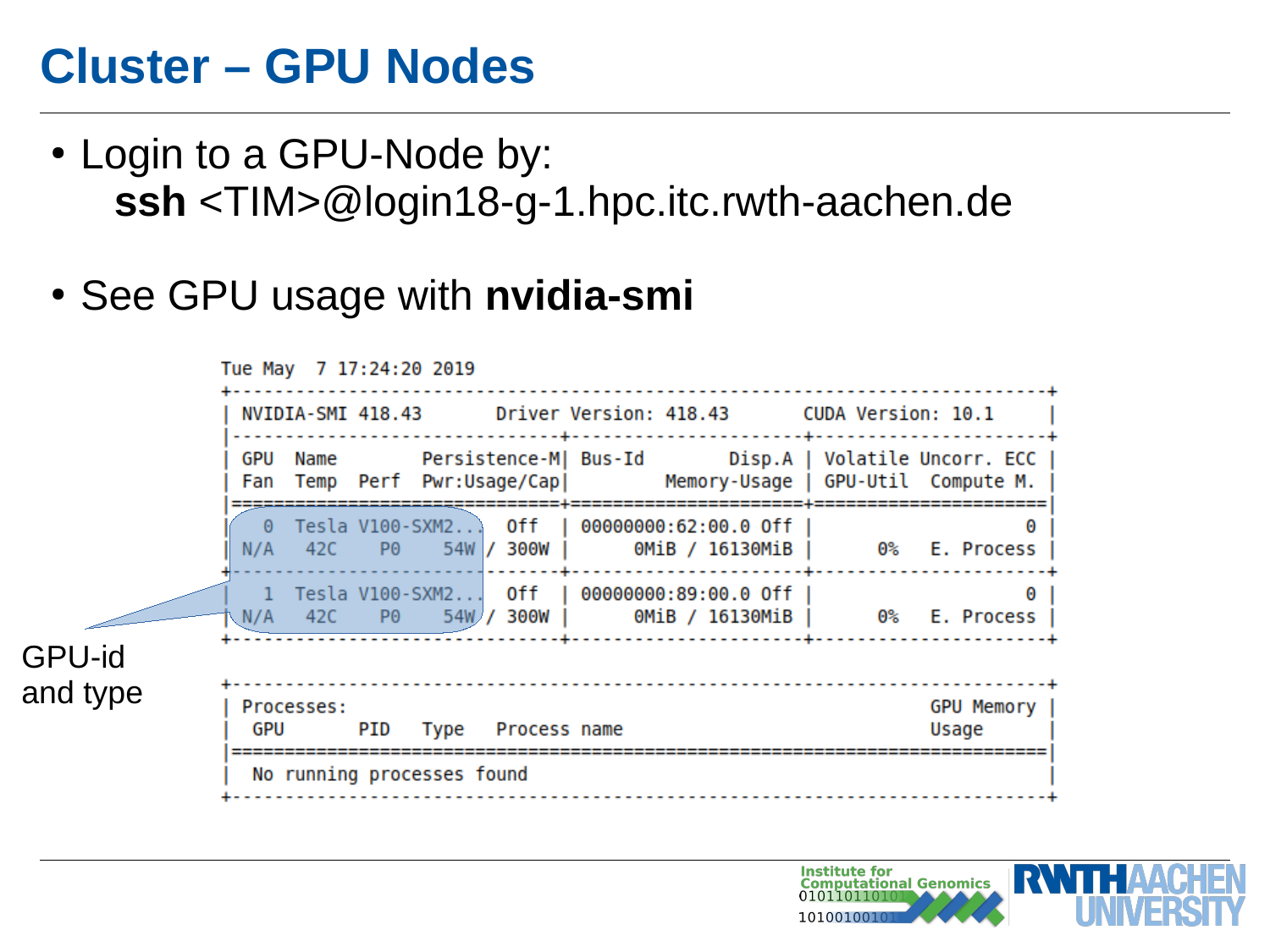- Login to a GPU-Node by: **ssh** <TIM>@login18-g-1.hpc.itc.rwth-aachen.de
- See GPU usage with **nvidia-smi**

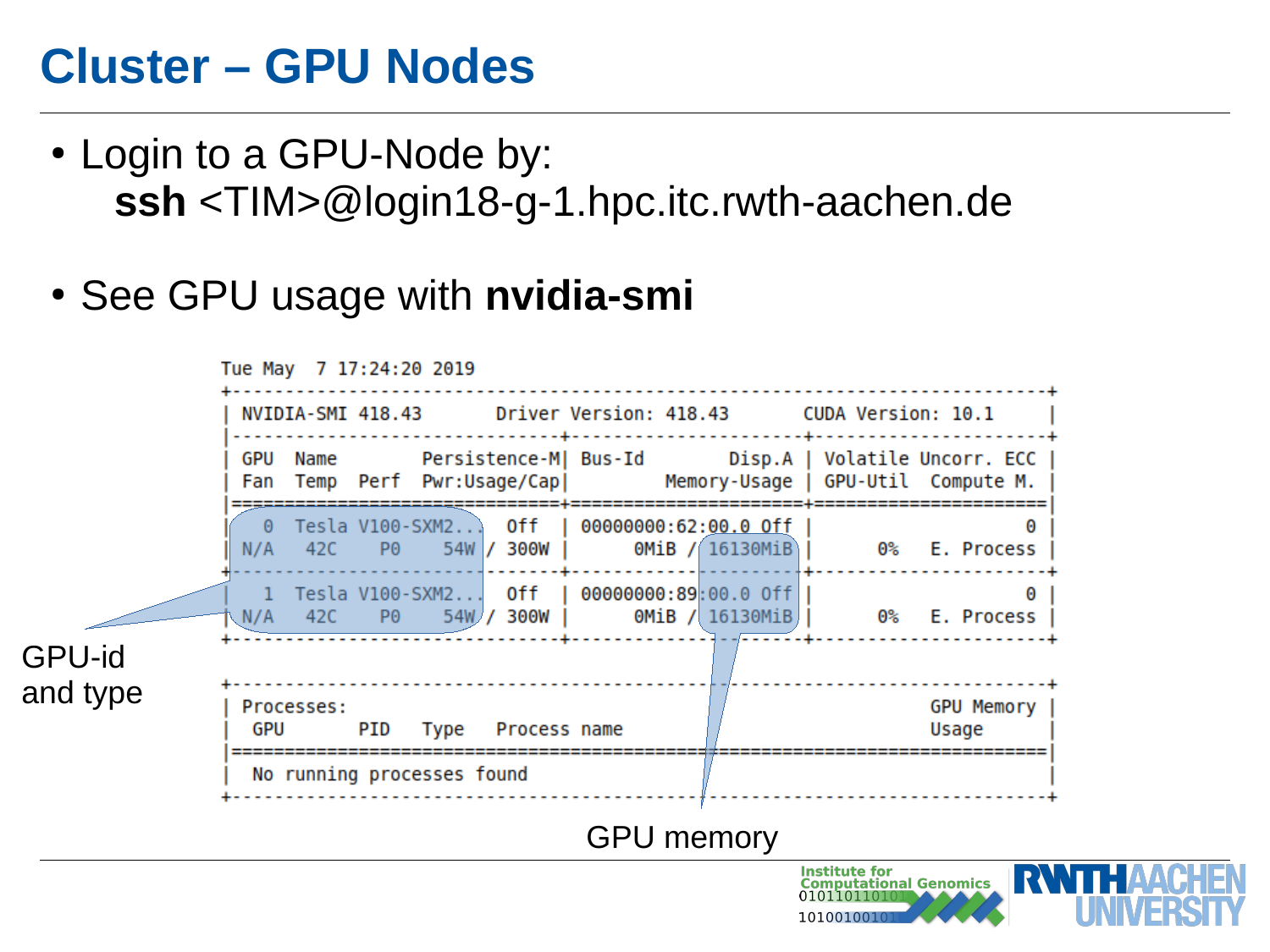- Login to a GPU-Node by: **ssh** <TIM>@login18-g-1.hpc.itc.rwth-aachen.de
- See GPU usage with **nvidia-smi**

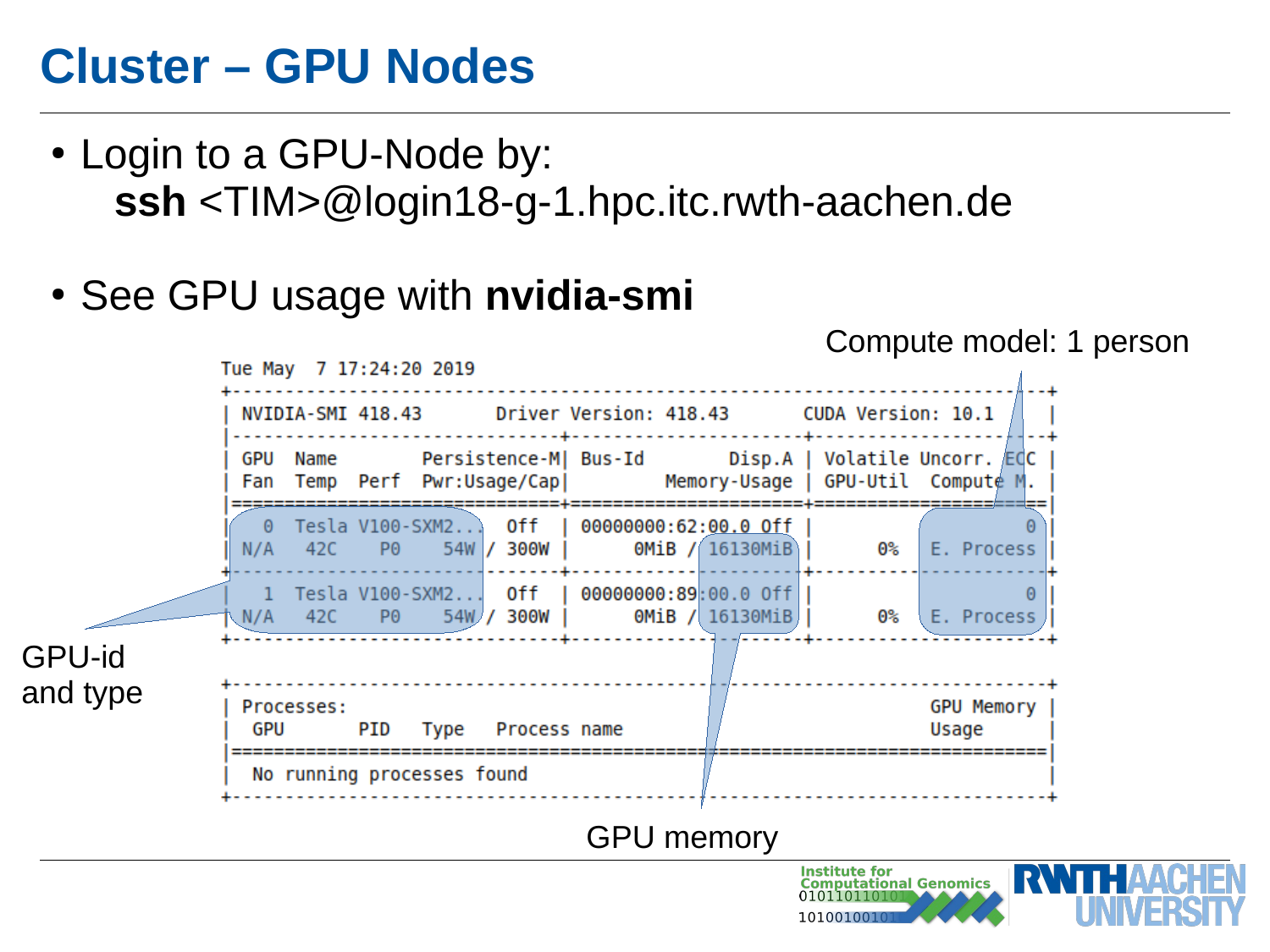## **Cluster – Exercise – GPU with python**

- Sign in to the cluster \$ **ssh** <TIM>@login18-g-2.hpc.itc.rwth-aachen.de
- Check if you're successfully in the group: \$ **groups** # lect0077 should be there
- Load modules and install some libraries locally \$ **module** unload intelmpi; module switch intel gcc \$ **module** load python/3.8.7 \$ **module** load cuda/11.0 \$ **module** load cudnn/8.0.5 \$ **export** PATH=~/.local/bin:\$PATH
	- \$ **pip3** install --user tensorflow

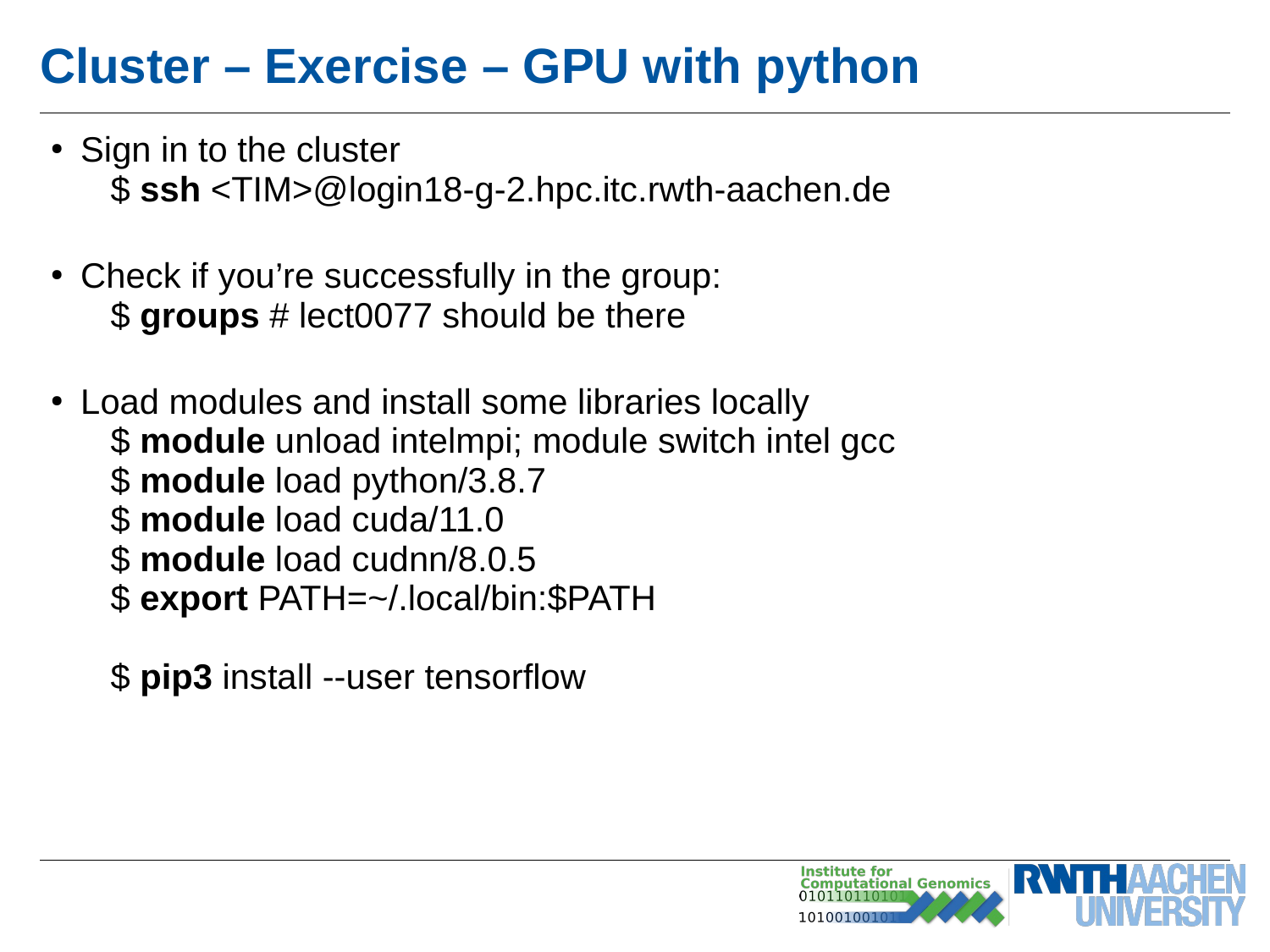## **Cluster – Exercise – GPU with python**

- Create a new directory and copy the files needed  $$ \text{cd}$  ~/ \$ **mkdir** BioInfo \$ **rsync** -rp /home/lect0077/sample BioInfo \$ **cd** BioInfo/sample
- **Edit** (with **vim**) your email address and submit job (\$ sbatch run.sh)
- Check status regularly (\$ squeue -u <TIM>)

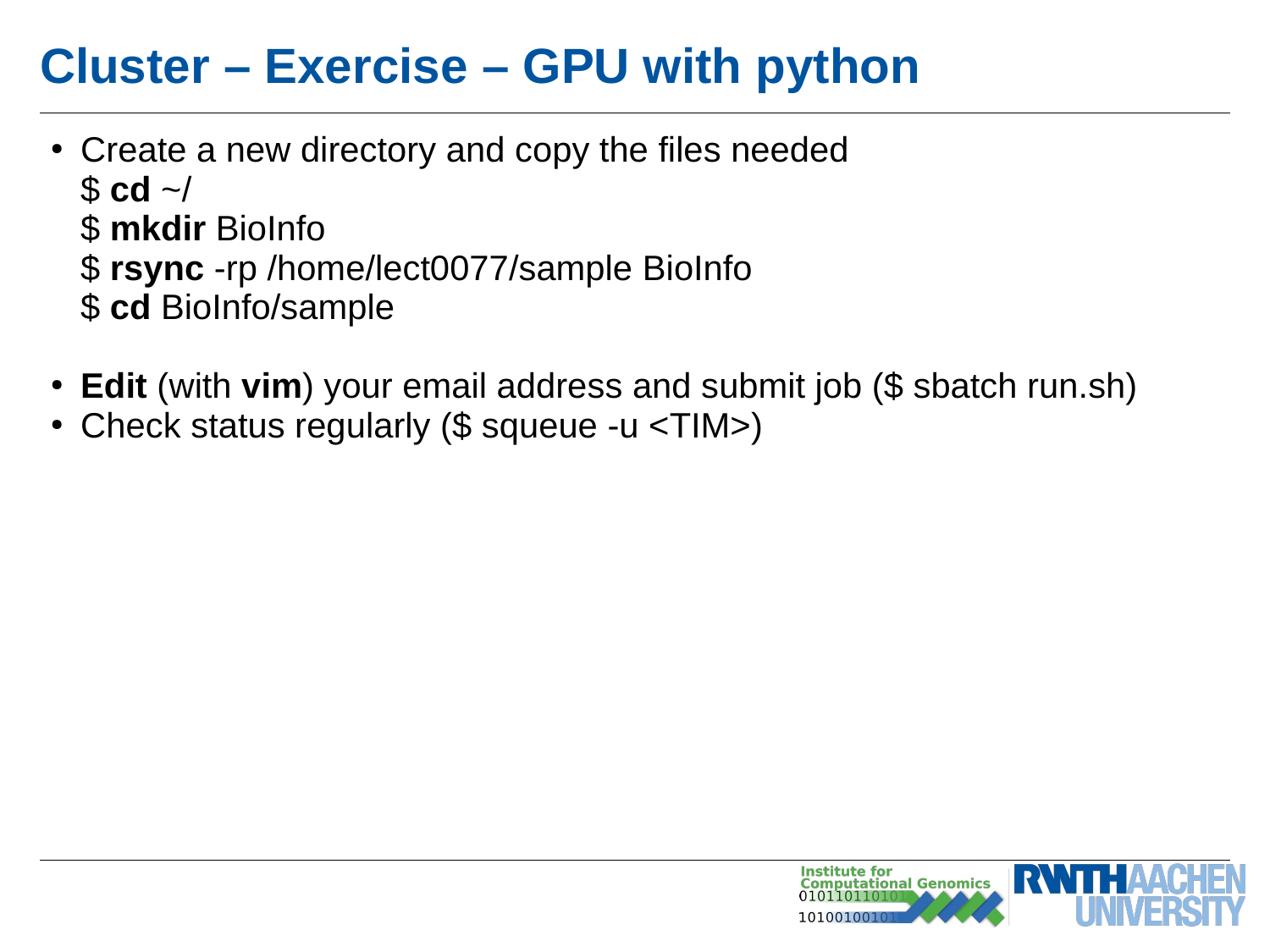# **Practical Example: Linux Basics**

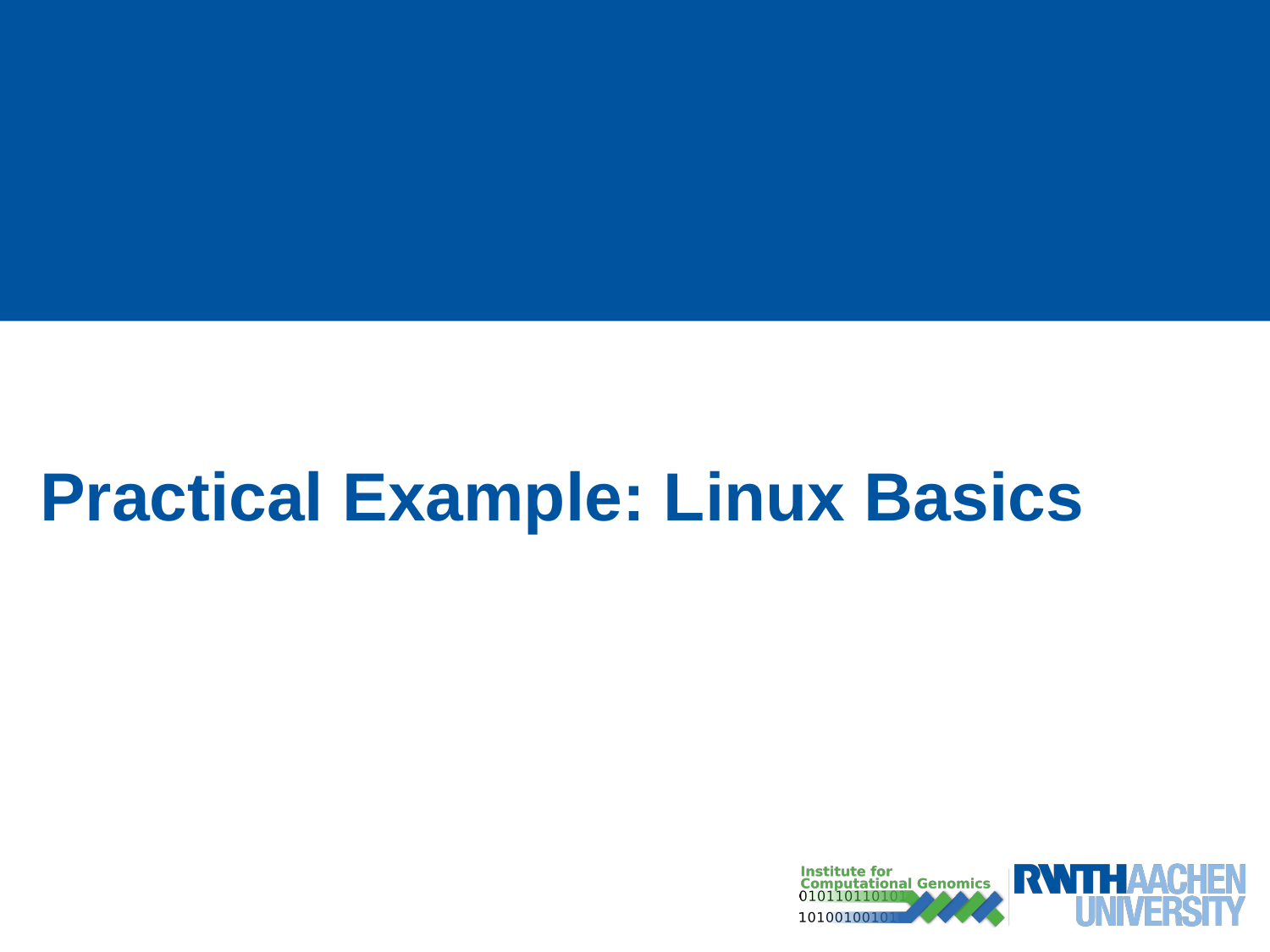# **The Operating System UNIX**

- UNIX Development
	- 60s: MULTICS: MULTiplexed Informaion and Computing **Service**
	- Developed by MIT, Bell Labs and General Electrics
	- Written in Programming Language 1 (PL1) and Assembly
	- Thompson and Ritchie later create UNIX, written in C

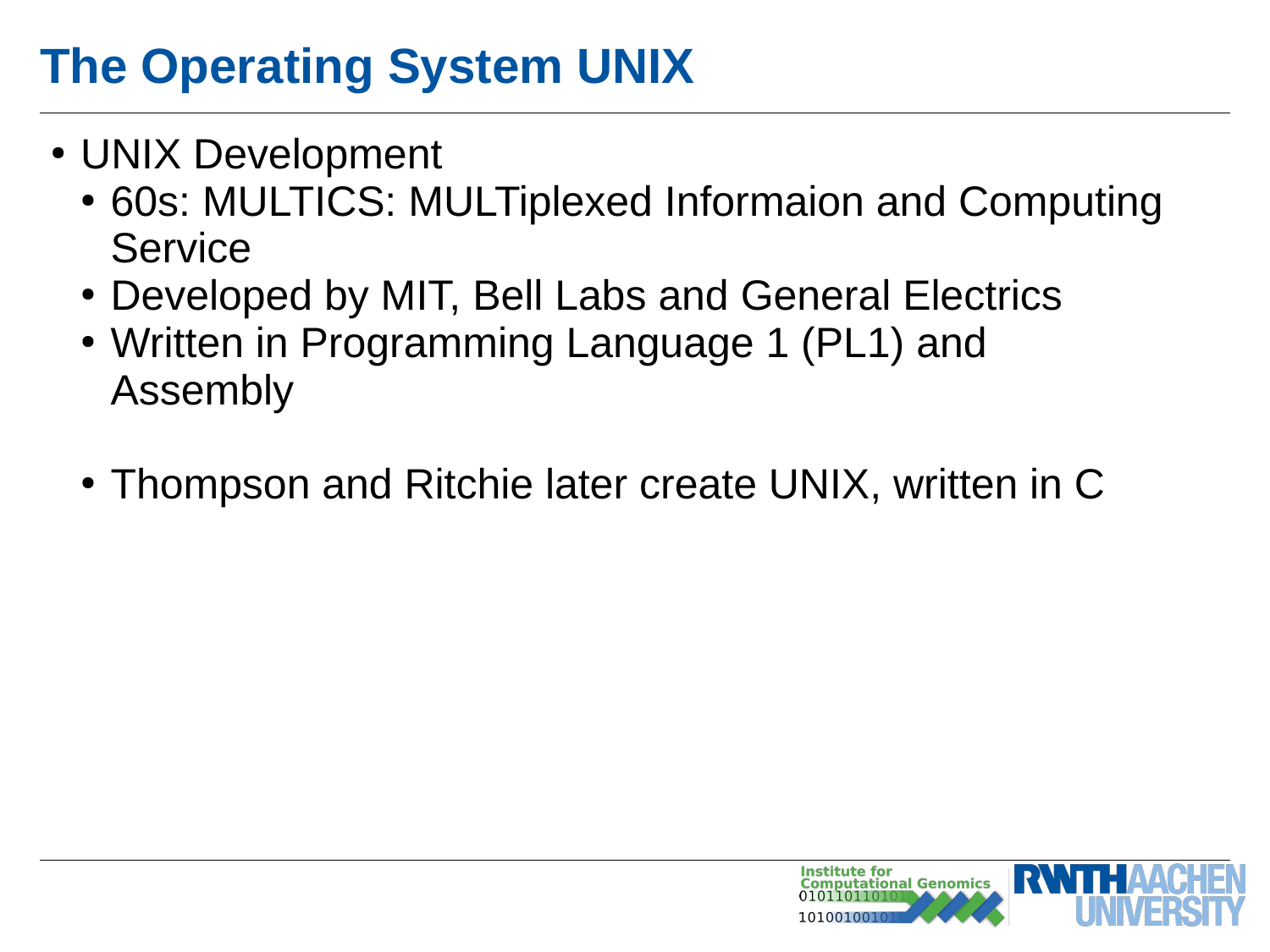● command parameter1 parameter2 *…*

● *man –* **man**ual. Displays manuals for linux packages *(*try *man man). Displays useful information about how to use the package.*

• *pwd* – **print working directory. Displays the current** working directory

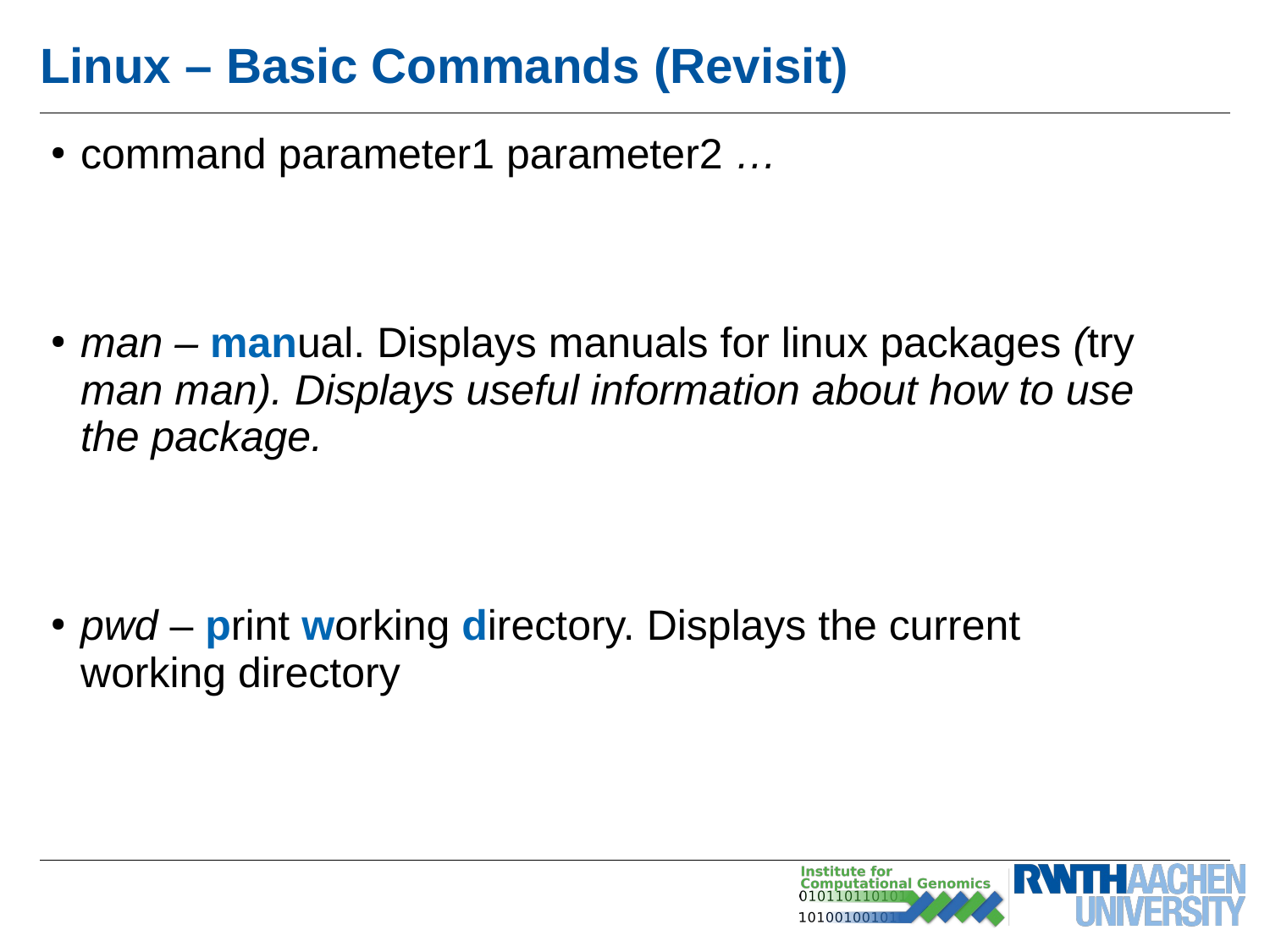- *ls* **list**. Displays the content of a directory
	- $\cdot$  ls -l  $\sim$ /Pictures

| $-rw-r-r-r-$            | $\mathbf{1}$   | martin | martin            | 101685      | Apr 29  | 13:23                   | Selection 001.png |
|-------------------------|----------------|--------|-------------------|-------------|---------|-------------------------|-------------------|
| $-rw-r-r-$              | $\mathbf{1}$   | martin | martin            | 39835       | Apr 29  | 14:37                   | Selection 002.png |
| $-rw-r-r-$              | $\mathbf{1}$   | martin | martin            | 76985       | Apr 29  | 14:48                   | Selection 003.png |
| -rw-r--r--              | $\mathbf{1}$   | martin | martin            | 27096       | May 2   | 14:04                   | Selection 004.png |
| $-rw-r-r-$              | $\mathbf 1$    | martin | martin            | 62783       | May $3$ | 11:58                   | Selection 005.png |
| $-rw-r-r-$              | $\mathbf{1}$   | martin | martin            | 65201       | May 6   | 16:11                   | Selection 006.png |
| drwxrwxr-x              | $\overline{2}$ | martin | martin            | 4096        | Apr 24  | 11:41                   | Temp              |
| <b>Access</b><br>rights | Links          |        | Owners/<br>Groups | <b>Size</b> |         | Last<br><b>Modified</b> | Filename          |

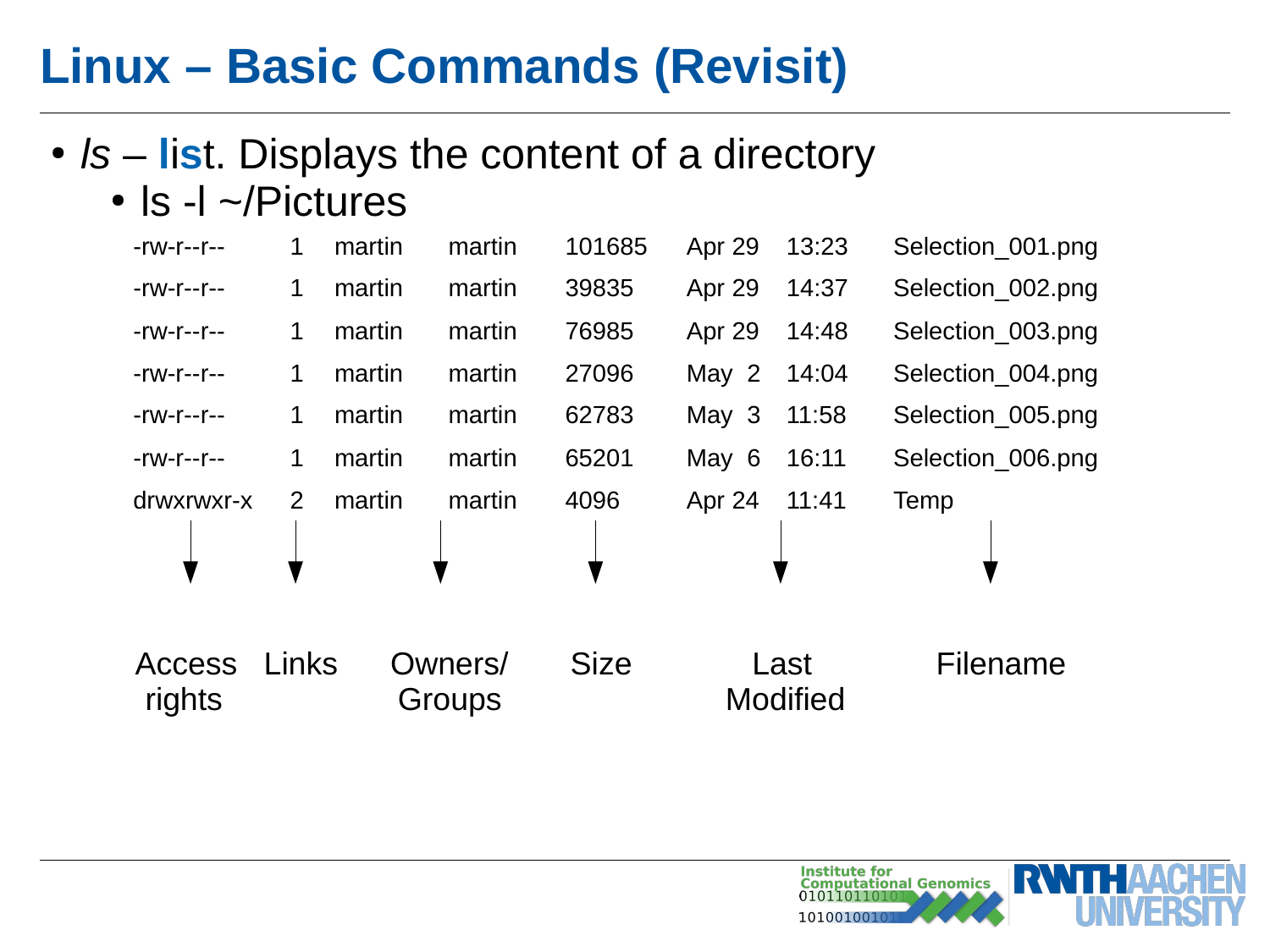• *ls* – **list**. Displays the content of a directory

-rw-r--r-- 1 martin martin 101685 Apr 29 13:23 Selection\_001.png

- Access rights:
	- Type: (**d**)irectory, (**l**)ink, (**-**) a file
	- Rights: (**r**)ead, (**w**)rite, e(**x**)ecute
	- Sequence: *user group anybody*
- Owner/Group:
	- Owner first column: *martin*
	- Group second column: *martin*
- Either can be changed with *chmod* and *chown/chgrp* respectively
- Run executable with full path or from directory with "*./file*"

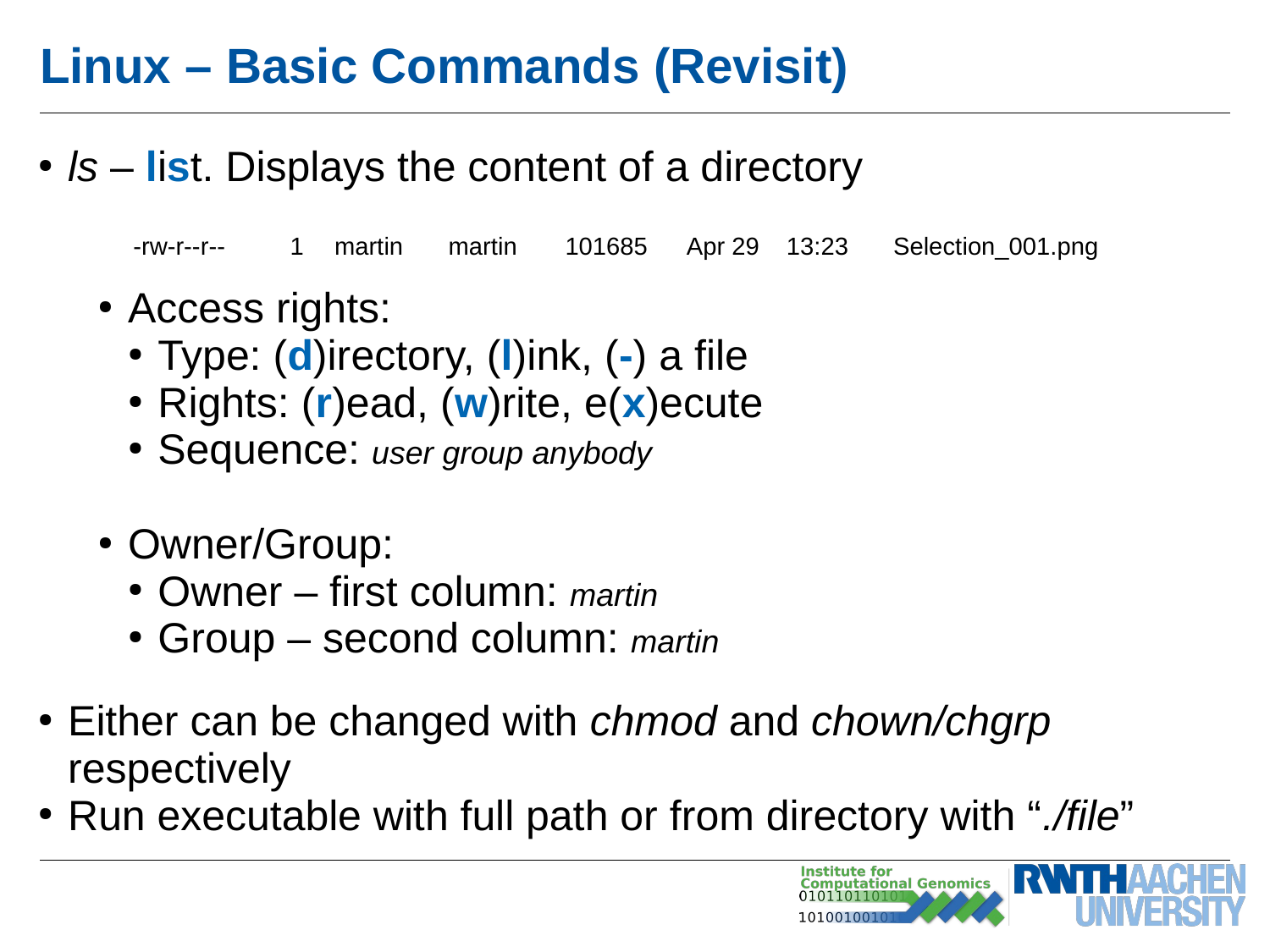- *cd* **c**hange **d**irectory. Switches to a new directory, supplied as a parameter
- *mkdir* **make directory.** Creates a new directory
- *rm* **remo**ve. Removes a specified file or directory ( "-r")
- *cp* **c**opy. Copy a file or directory ( "-r")
- $scp -$ **secure copy.** Copy a file to or from a remote source
- *rsync* **r**emote **sync**. A fast copying tool. Also works for remote copy

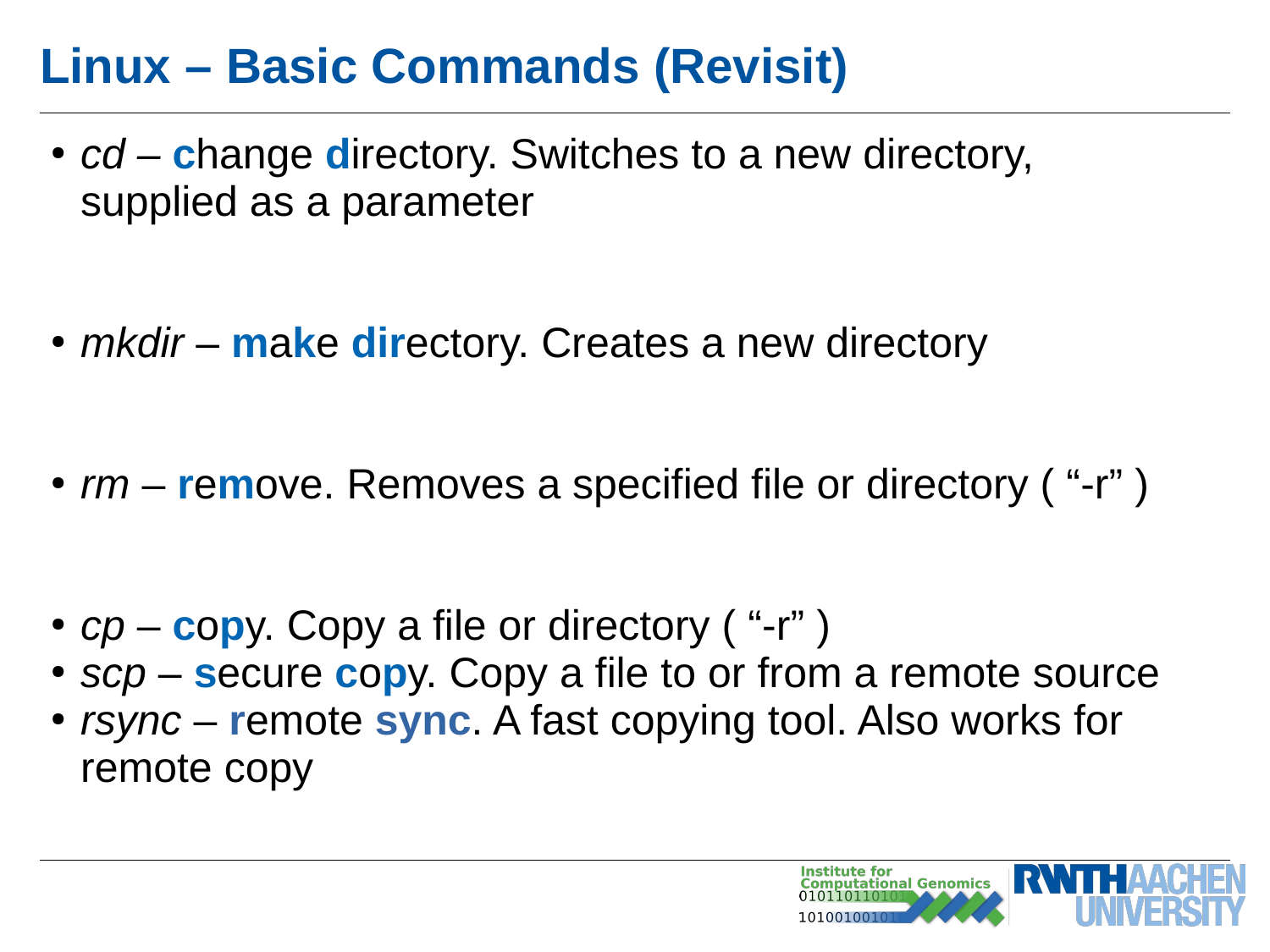- *ln* **lin**k. Link a file into a new directory
- *echo* Prints a string to standard output
- *cat* concatenate. The content of a file is printed to standard output
- *wc –* word count. Counts the number of words, rows ( "-l" ) pr characters ( "-c" ) in a file.

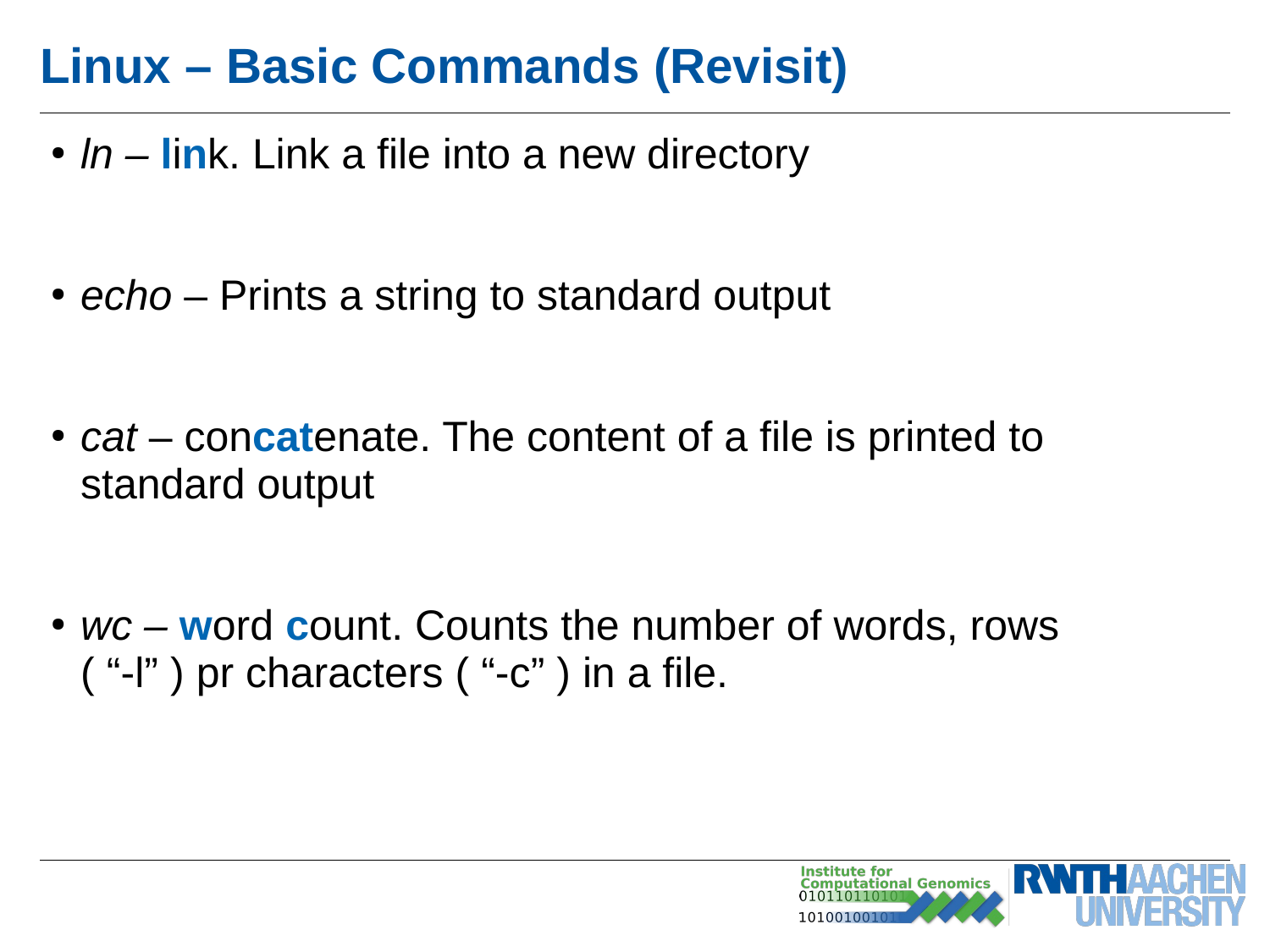- pipe ("|") connect commands
- output (" $>$ ") and input (" $<$ ") for a specific program. Output can also concatinate to existing content, without deleting ( ">>" )

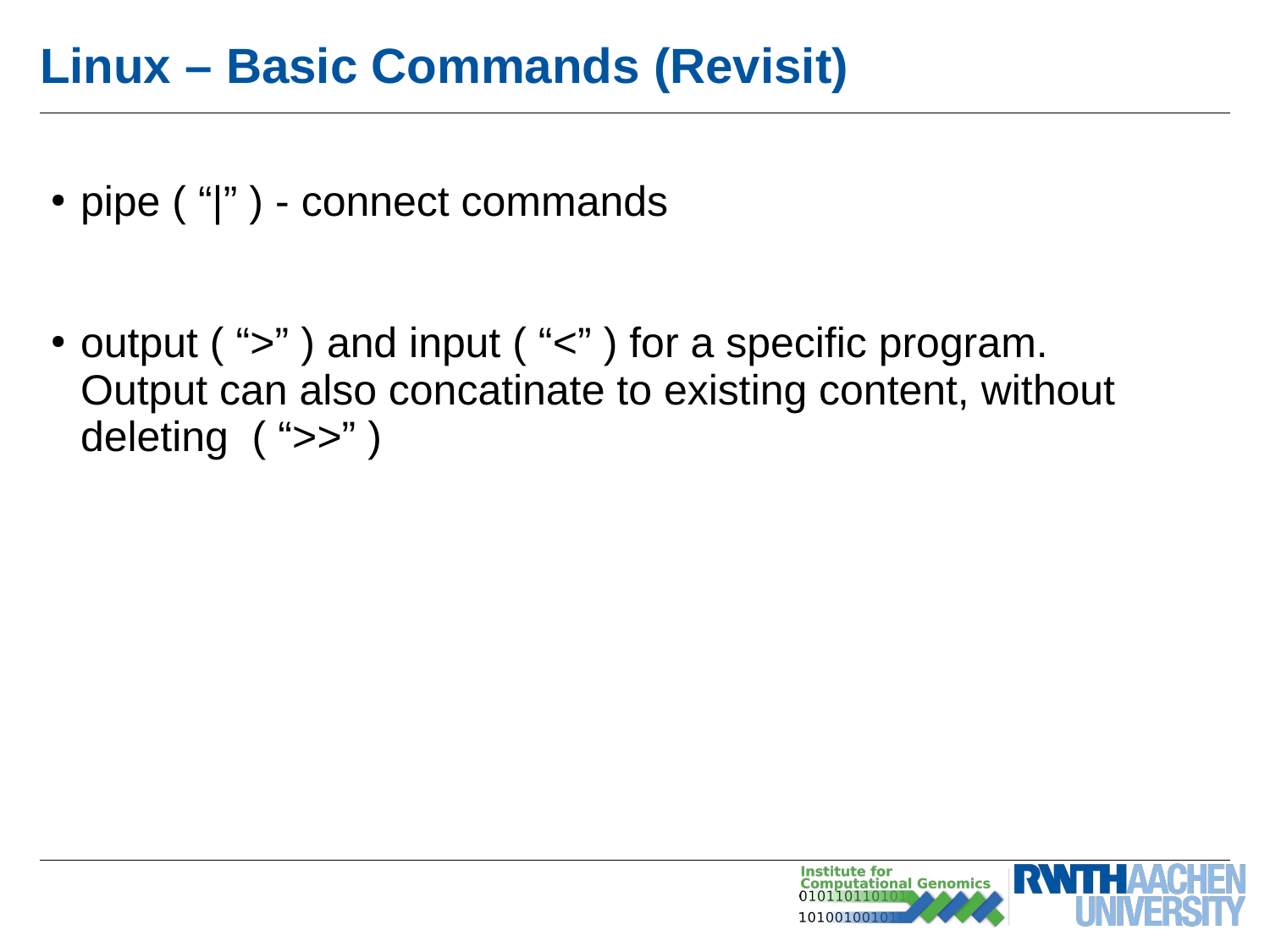## **Linux – Environment Variables**

| <b>Variable</b> | <b>Description</b>                                                                                        |
|-----------------|-----------------------------------------------------------------------------------------------------------|
| <b>PATH</b>     | Colon separated list of directories, which will be<br>searched through when entering a name of executable |
| <b>HOME</b>     | The pathname of the home directory.                                                                       |
| <b>SHELL</b>    | The currently used shell program                                                                          |
| <b>USER</b>     | The current username                                                                                      |
| $\rightarrow$   |                                                                                                           |

\$ echo \$PATH /*usr*/*local/sbin*

\$ export PATH=~/.local/bin:\$PATH \$ echo \$PATH */home/martin/.local/bin:/usr/local/sbin*

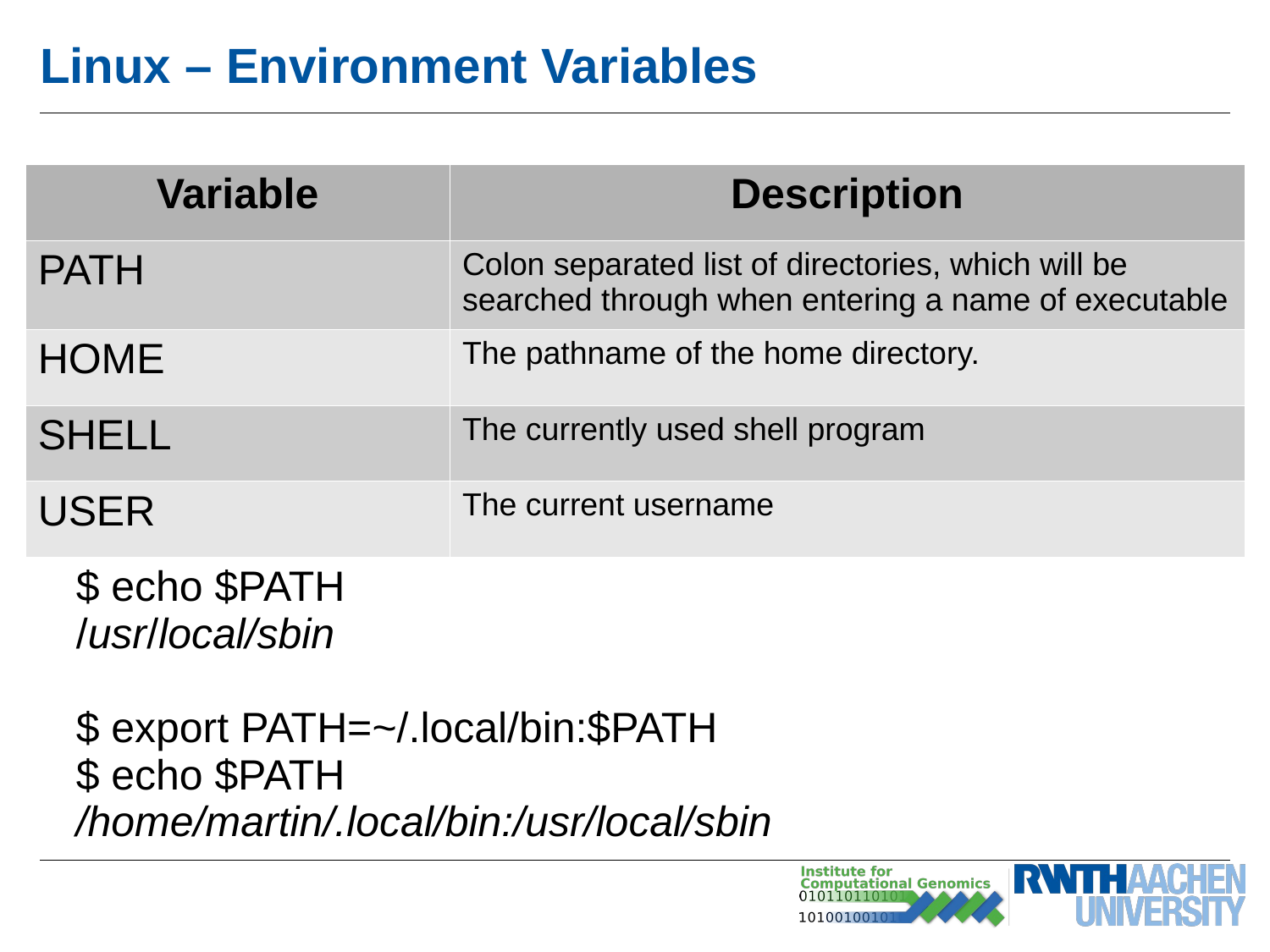- A further development of Vi
- Open-Source editor for use inside the Terminal
- Open file with "\$ vim filename"
	- Type "i" for insert (edit)
	- ESC to go back to entry menu
		- : $q$  exit without saving
		- :wq save and exit
		- :q! force exit without saving